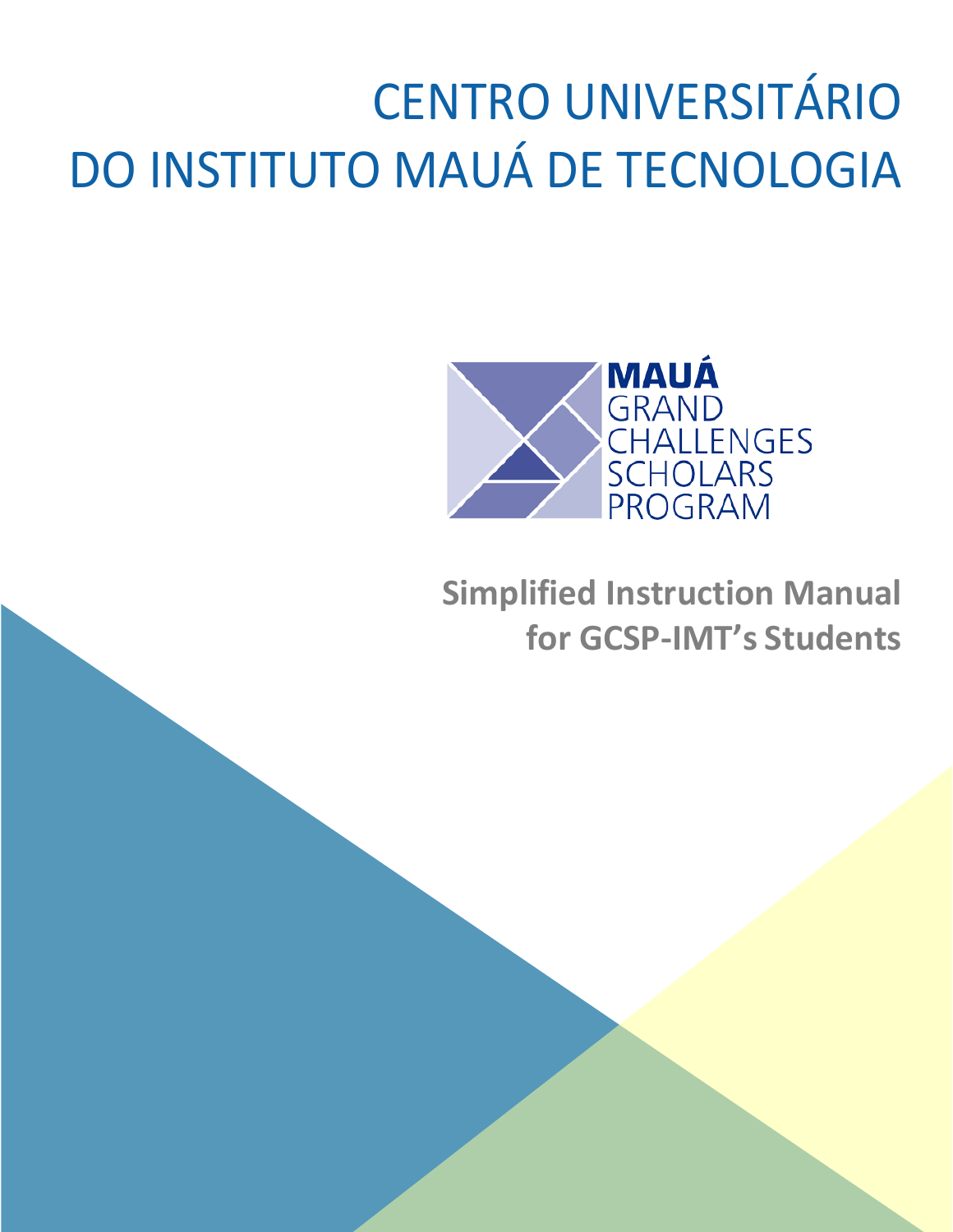# **Simplified Instruction Manual for GCSP-IMT's Students**

This handbook provides guidelines for students selected to participate in the GCSP (Grand Challenges Scholars Program).



**What are the NAE?**

Founded in 1964, the National Academy of Engineering (NAE) is a private, independent, nonprofit institution that provides engineering leadership in service to the nation.

# **What are the Great Challenges (GCs) envisioned by the National Academy of Engineering (NAE)?**

The NAE long term vision on the Grand Challenges for Engineering was expressed in 2008 as what engineers must deliver throughout the XXI Century, to all people, in order to ensure continuation of life on the Planet. The vision is based on following 14 goals, grouped in 4 main thematic areas:

• **Sustainability Grand Challenge Theme:** (i) Make Solar Energy economical; (ii) Provide Energy from fusion; (iii) Develop carbon sequestration methods; (iv) Manage the nitrogen cycle; (v) Provide Access to Clean Water;

• **Health Grand Challenge Theme:** (vi) Advance health informatics; (vii) Engineer Better Medicines;

• **Security Grand Challenge Theme:** (viii) Prevent Nuclear Terror; (ix) Secure cyberspace; (x) Restore and improve urban infrastructure;

• **Joy of Living Grand Challenge Theme:** (xi) Reverse-Engineer the brain; (xii) Enhance virtual reality; (xiii) Advance personalized learning; (xiv) Engineer the tools of scientific discovery.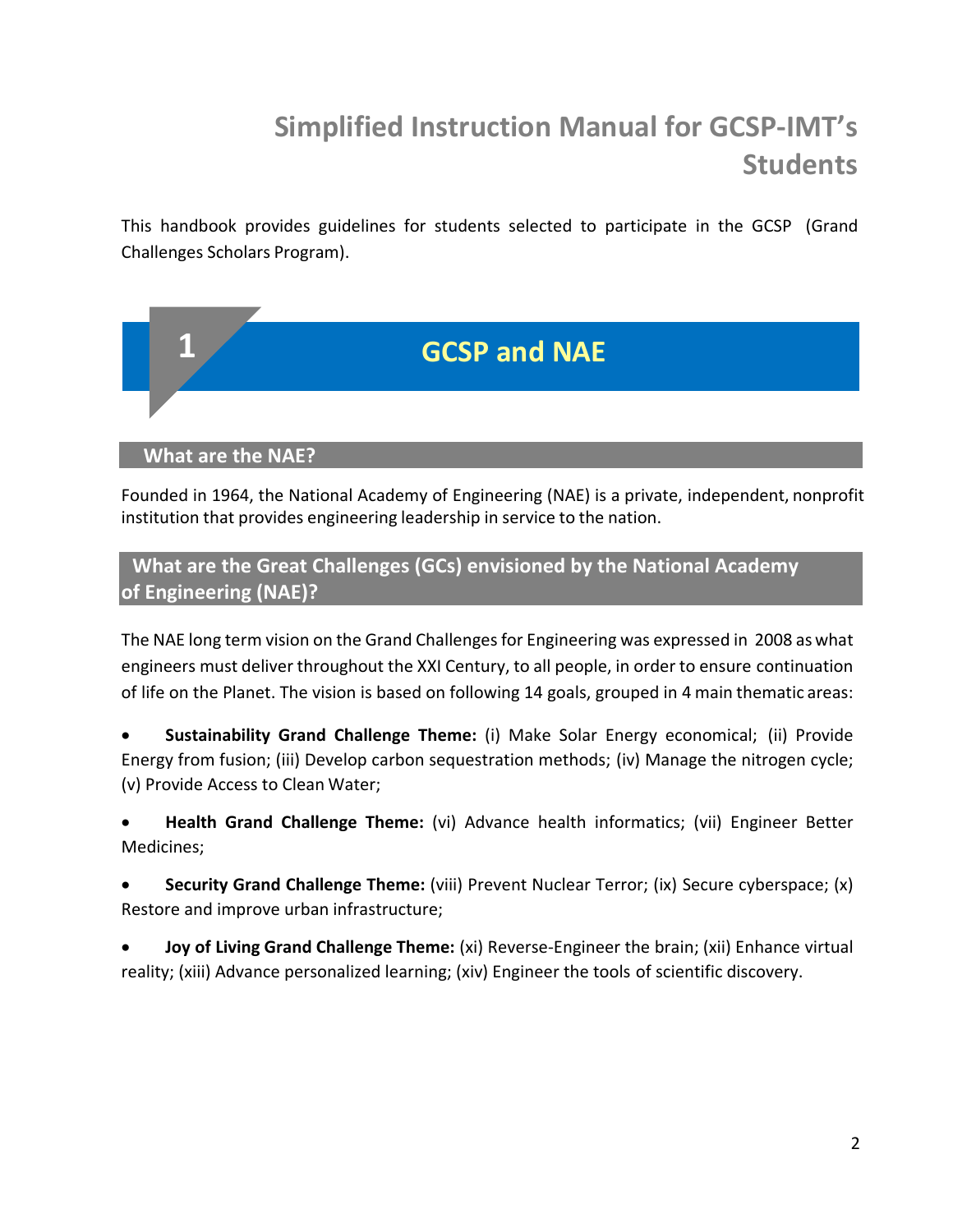# **What are the GCSP?**

It is the talent-forming component of the NAE GC program. Its objective is to encourage educational institutions from all over the world to develop activities, projects and complementary studies aiming to train their students through the acquisition of skills that can be used for the benefit of society and the common good all over the planet. The ultimate aim is that future engineers, designers and administrators trained under this program are able to face GCs during their professional lives, making our world more sustainable, safe, healthy and happy.

Each institution (university, college or school) define strategies independently, creating a portfolio of options for continuity projects and related actions, in which students can get involved, throughout the course, gradually forming a repertoire based on in the following competencies:

| <b>GCSP-IMT Competencies</b>                        | <b>Description</b>                                                                                                                                                                                                                                                                                                                                                                                                                                                                                                |
|-----------------------------------------------------|-------------------------------------------------------------------------------------------------------------------------------------------------------------------------------------------------------------------------------------------------------------------------------------------------------------------------------------------------------------------------------------------------------------------------------------------------------------------------------------------------------------------|
| <b>Technical-Creative Competency</b>                | Mentored project or research experience.<br>Substantial team or independent project related to an<br>IMT theme related to a Grand Challenge area or a<br>specific challenge.                                                                                                                                                                                                                                                                                                                                      |
| Multidisciplinary <sup>1</sup> Competency           | Bridging engineering to other disciplines is essential for<br>solving Grand Challenges-like problems. An overall<br>curricular as well as co- and extra-curricular program<br>must be designed to prepare students to work at the<br>boundary between various engineering and non-<br>engineering disciplines, such as public policy,<br>international relations, business, law, ethics, human<br>behavior, risk, medicine, the natural sciences, arts, etc.<br>Each GCSP should have an institutionally tailored |
| Viable<br>business /Entrepreneurship<br>competency. | Implementing innovation is central to technology<br>development. Each GC scholar must participate in a<br>curricular or co-/extra-curricular experience that<br>involves the process of translating invention and<br>innovation into a viable business model for introducing<br>technology for not-for-profits in the public interest or a<br>market (risk-taking) venture. There should also be<br>considerations for scaling up solutions to global reach.                                                      |

<sup>1</sup> In this proposal the words *Multi- and Pluri-disciplinary* are used as synonyms, meaning coordination among different disciplines; the *Interdisciplinary* word is used in a deeper sense, meaning a combination of disciplines, and *Transdisciplinary* in the sense of utmost integration or fusion of disciplines.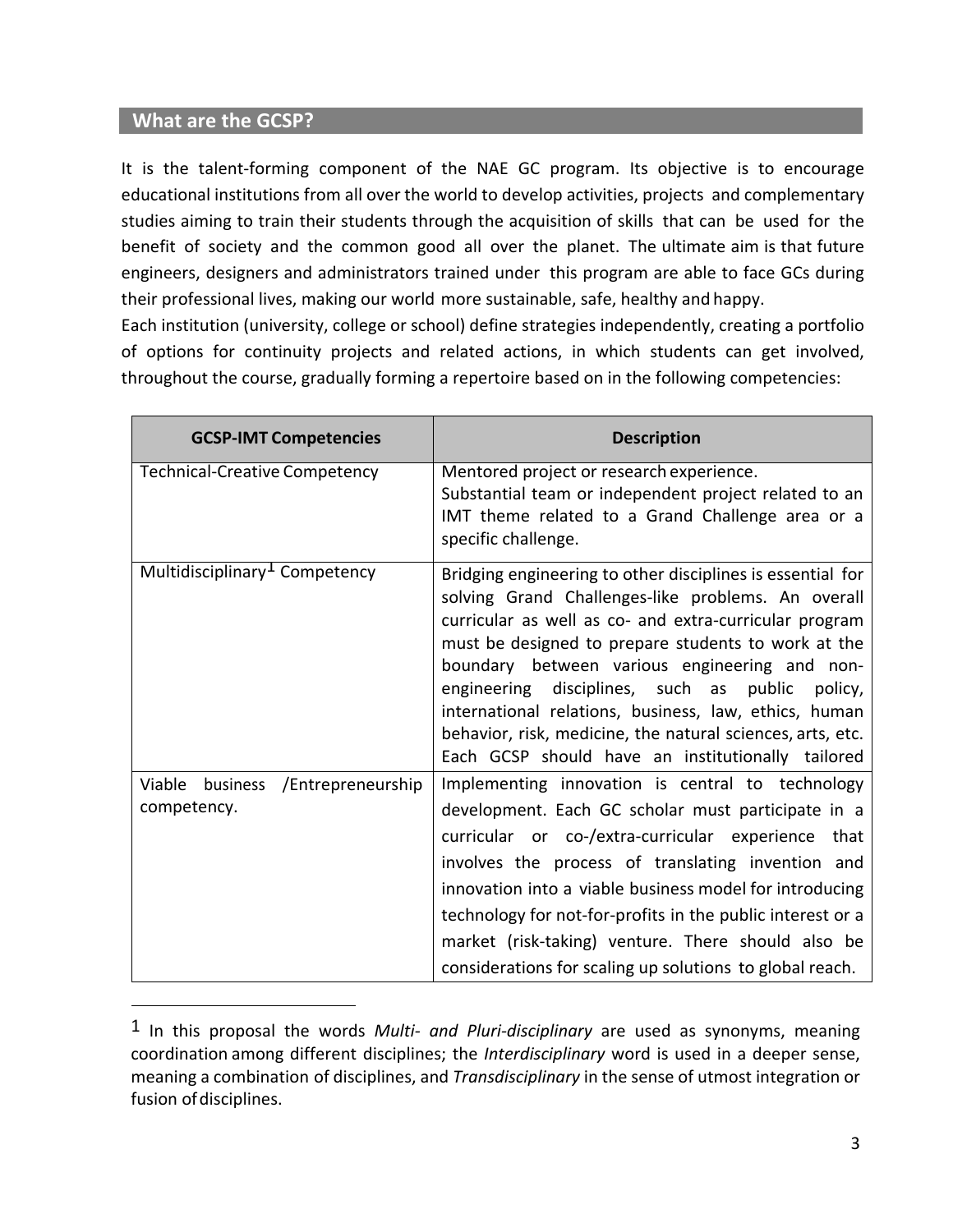| Multicultural Empathy/Competency | Multicultural awareness is necessary for working<br>effectively in an increasingly interdependent world.<br>Students should develop the skills and attributes<br>necessary for continued innovations in a global<br>economy and address ethical issues of global concern.<br>Domestic or abroad experiences that focus on global or |
|----------------------------------|-------------------------------------------------------------------------------------------------------------------------------------------------------------------------------------------------------------------------------------------------------------------------------------------------------------------------------------|
| Social Consciousness Competency  | Working for the benefit of others is the foundation of<br>civil society. Participation in a curricular or extra-<br>curricular experience that deepens the student social<br>awareness and heightens their motivation to bring their                                                                                                |



# **Program Registration and Admission**

# **How to Join the GCSP?**

In order to participate in the program, the student needs to pass a selection and recruitment process, since the number of places is limited. Students from Engineering, Design and Administration courses may be admitted, preferably in the secondyear.

The process includes some steps.

- Registration within the defined deadlines; the recruitment process for admission will start every year at the end of February, mainly targeting second year students.

- Delivery of a text report in English, dealing with one of the topics associated with the Grand Challenge IMT which are grouped in the following four major areas: Sustainability, Health, Safety and Joy of Living. This document should demonstrate knowledge of the NAE Grand Challenges proposal and the GCSP-IMT program and themes; initiative (to research on these topics); interpersonal communication skills, personal affinity for one of the related areas and projects existing at IMT, with a plus for innovative ideas to be explored later during the program.

- Personal video presentation.
- Participation in group dynamics activity.

- Individual interview, preferably in English, with a member of the IMT-GCSP committee to understand the purpose and convenience of participating in the IMT-GCSP (based on submitted documentation and other arguments).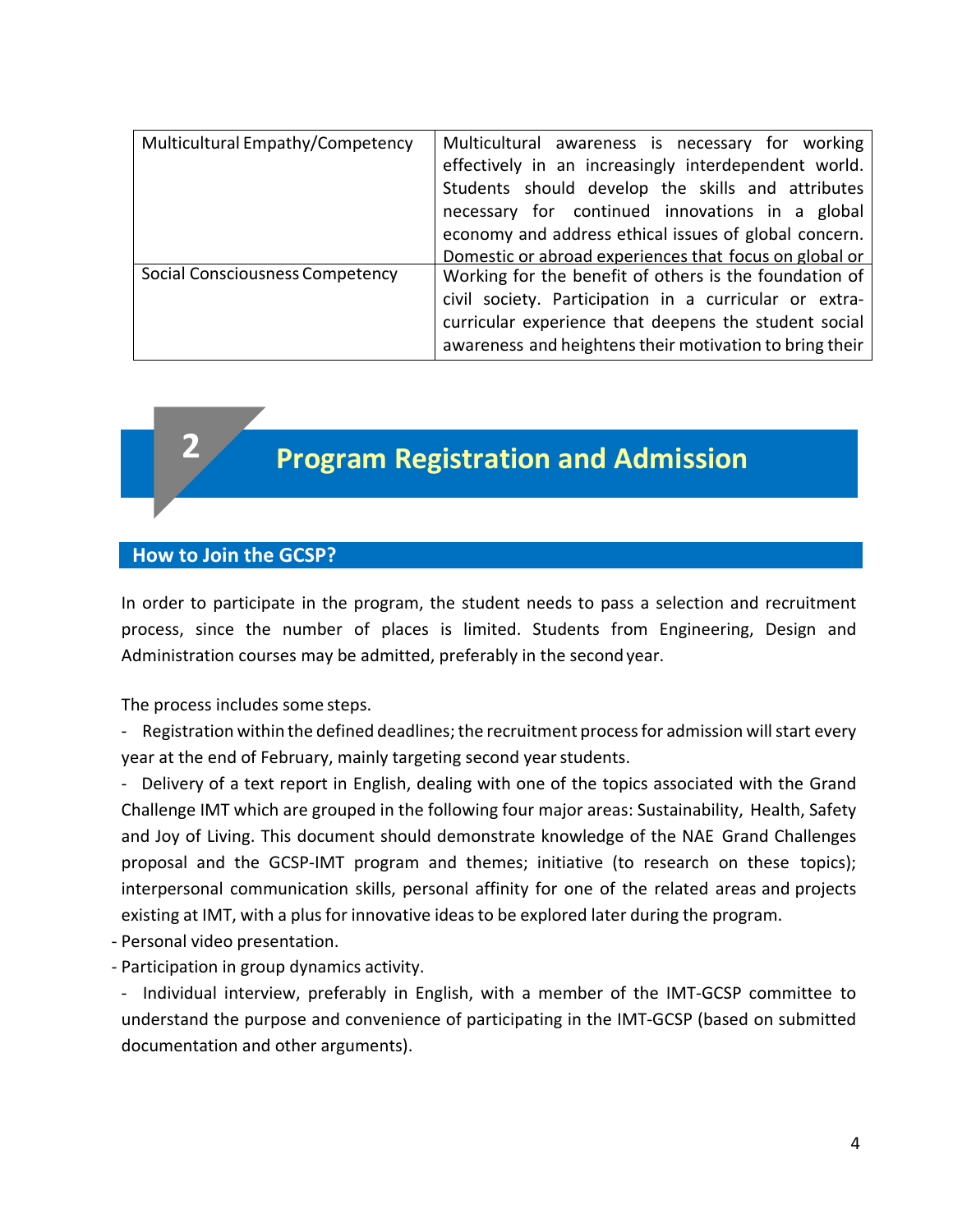More details about that recruitment process can be seen in the **Students Selection Process Guide** available in section 5 of the Open LMS.

# **GCSP Program Activity Planning and Mentoring**

# **I was admitted to the program. What should I do now?**

The first step is to define a mentor to guide the student so that he / she can complete all the activities necessary to successfully complete the program, preferably having knowledge in one of the areas of activity defined as a priority in the preparation of the work proposal. The mentor will guide the student in several aspects,including:

- definition of an individual and balanced program for each approved student based on a list of activities pre-selected by the student and the emphasis necessary for the student to acquire the desired skills; the "menu" of activity options available for the program is shown in Appendix I. In this respect, it is important to observe the continuity and thematic connectivity of each activity; the various themes available for continuity and connectivity are addressed in Appendix II. More details about that **GCSP themes** can be seen in section 4 of the Open LMS.

- providing continuousfeedback on the fulfillment of activitiesthroughoutthe programand on its performance;

- guide the student to deliver the reports within the established deadlines and manage to carry out their self-assessment.

# **How is the mentor defined? Can I choose it?**

The mentor is defined by the course coordinator in order to guide students to develop activities related to one or more GCSP themes. The course coordinator can assist in the appointment of mentors and their respective areas of expertise.

The GCSP committee (Appendix III) will also be able to guide the student and assist him in this definition.

It is important that the appointed mentor can effectively contribute to directing the student throughout the performance of all activities that are part of the program and aligned with the theme chosen by the student on your admission.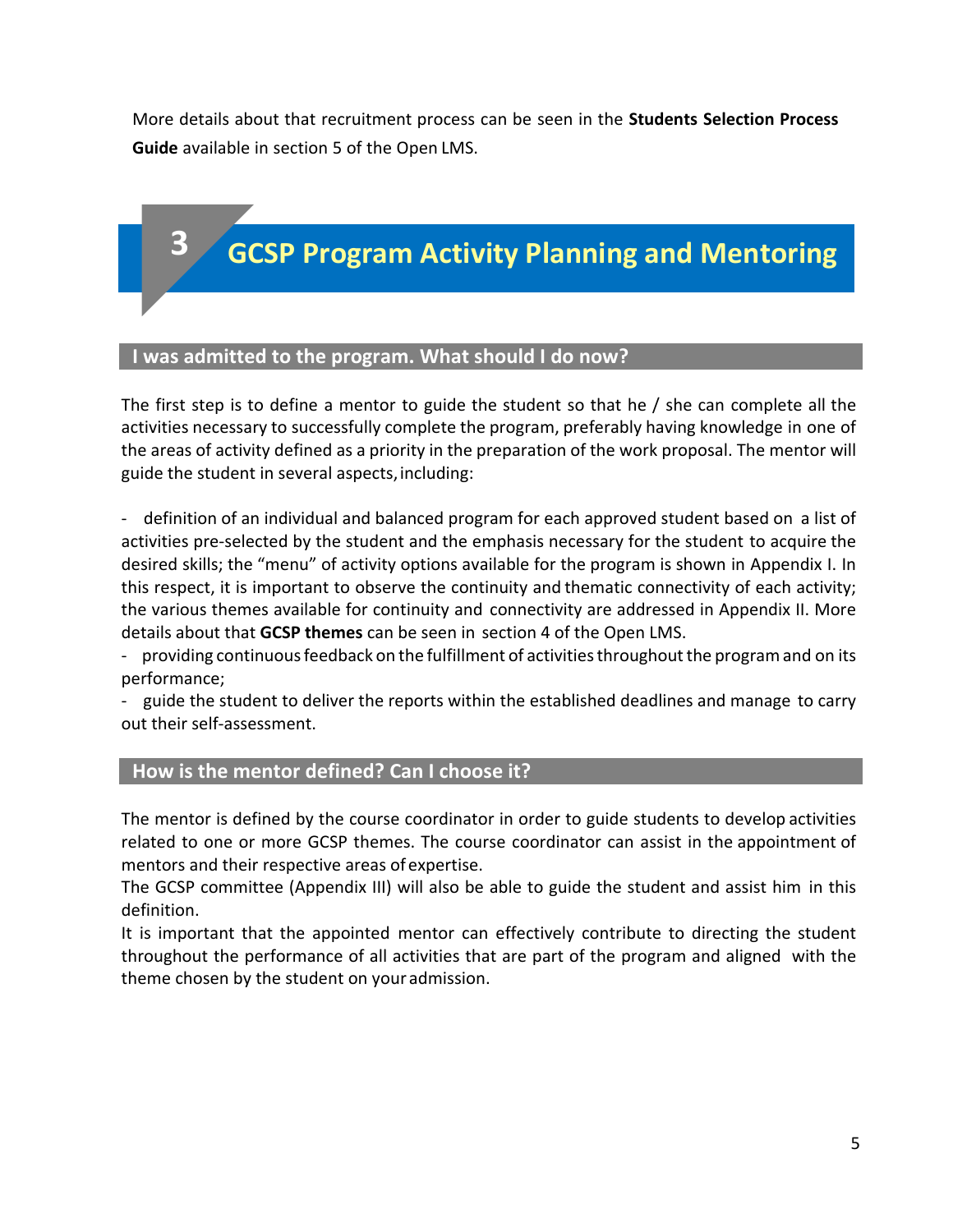**Duties and Benefits 4**

# **What are the duties of the student admitted to the program?**

The student admitted to the program must:

- meet with the mentor periodically (in person or via the web) following his or her guidelines;

- fulfill the program discussed with the mentor, including all the activities to be carried out to achieve the necessary skills; adjustments to the pre-established program can be made to correct problems related to connectivity or program continuity;

- prepare a report at the end of each semester including the self-assessment items associated with each of the skills of the GCSP - IMT program;

- pay attention to the mentor's feedback regarding their performance evaluation or the results of the reports developed;

- participate actively by making presentations during the annual GCSP symposium;

- finalize the program, fulfilling all stages of development.

# **How will be the student assessed?**

The performance evaluation will be carried out by:

- semiannual report to be delivered by the student;

- filling out a self-assessment form (rubrics) which will allow you to check if the student is acquiring the desirable skills for GCSP;

- fulfillment of the activities proposed by the mentor throughout the course according to preestablished planning at the beginning of the activities.

# **What benefits does the student have when participating in the program?**

The participant will receive a certificate that is internationally recognized which will certainly contribute to the enhancement of their curriculum and eventually to create professional opportunities.

All students awarded with GCSP-IMT status will be listed on the IMT program page and will automatically join a community of GCSP-IMT Scholar alumni and, hopefully, a worldwide NAE GCSP Scholar community, where they will be able to share your career ideas and achievements with alumni, Non-Governmental Organizations(NGOs), industry partners and prospective students and employers.

Also, during the traditional annual graduation ceremony on campus, IMT will praise students who have successfully graduated as members of the GCSP-IMT program with special honors and a mention in the official IMT transcript.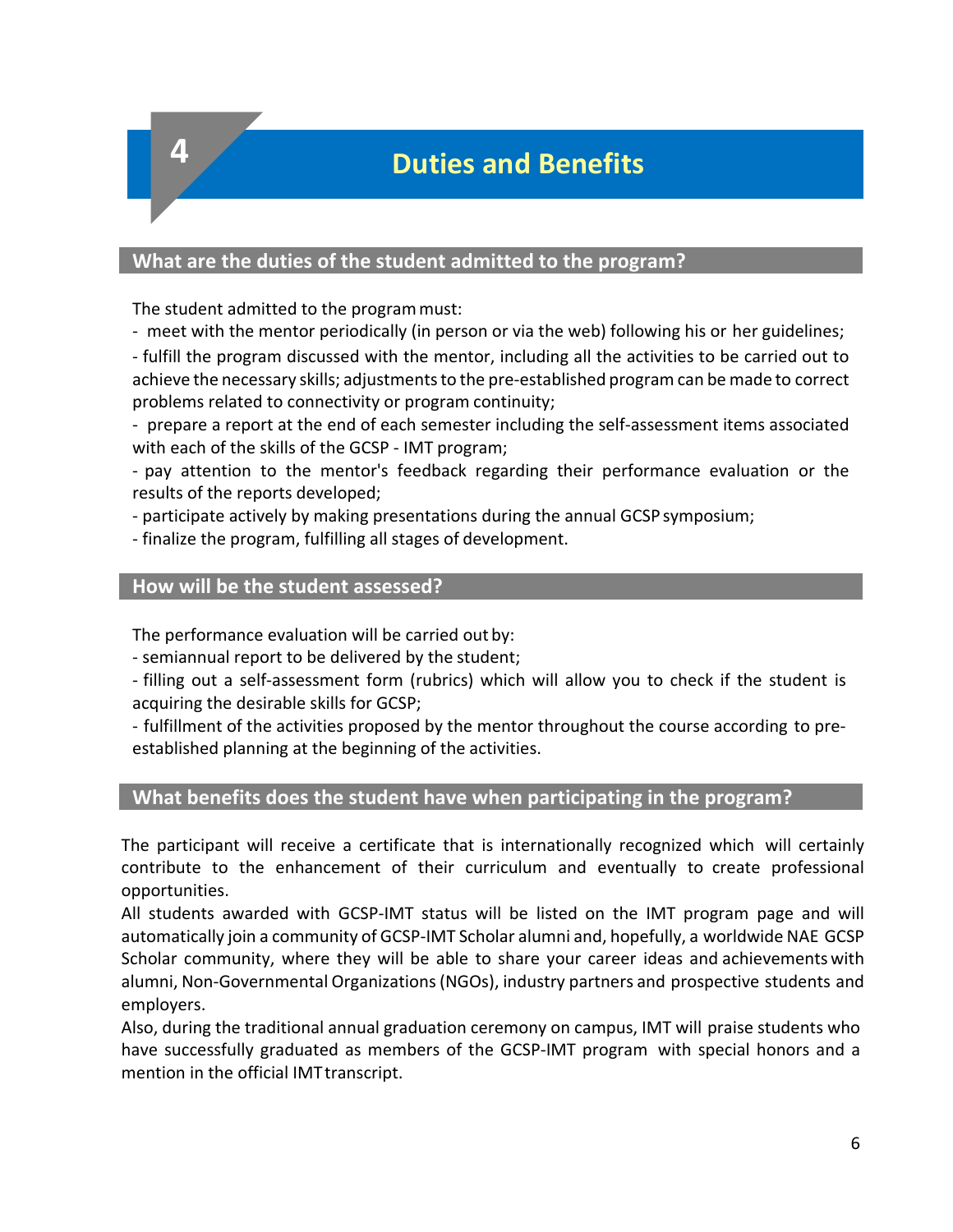

# **Do you need more information?**

For more information, contact one of the professors who are part of the GCSP - IMT team, as shown in Appendix III.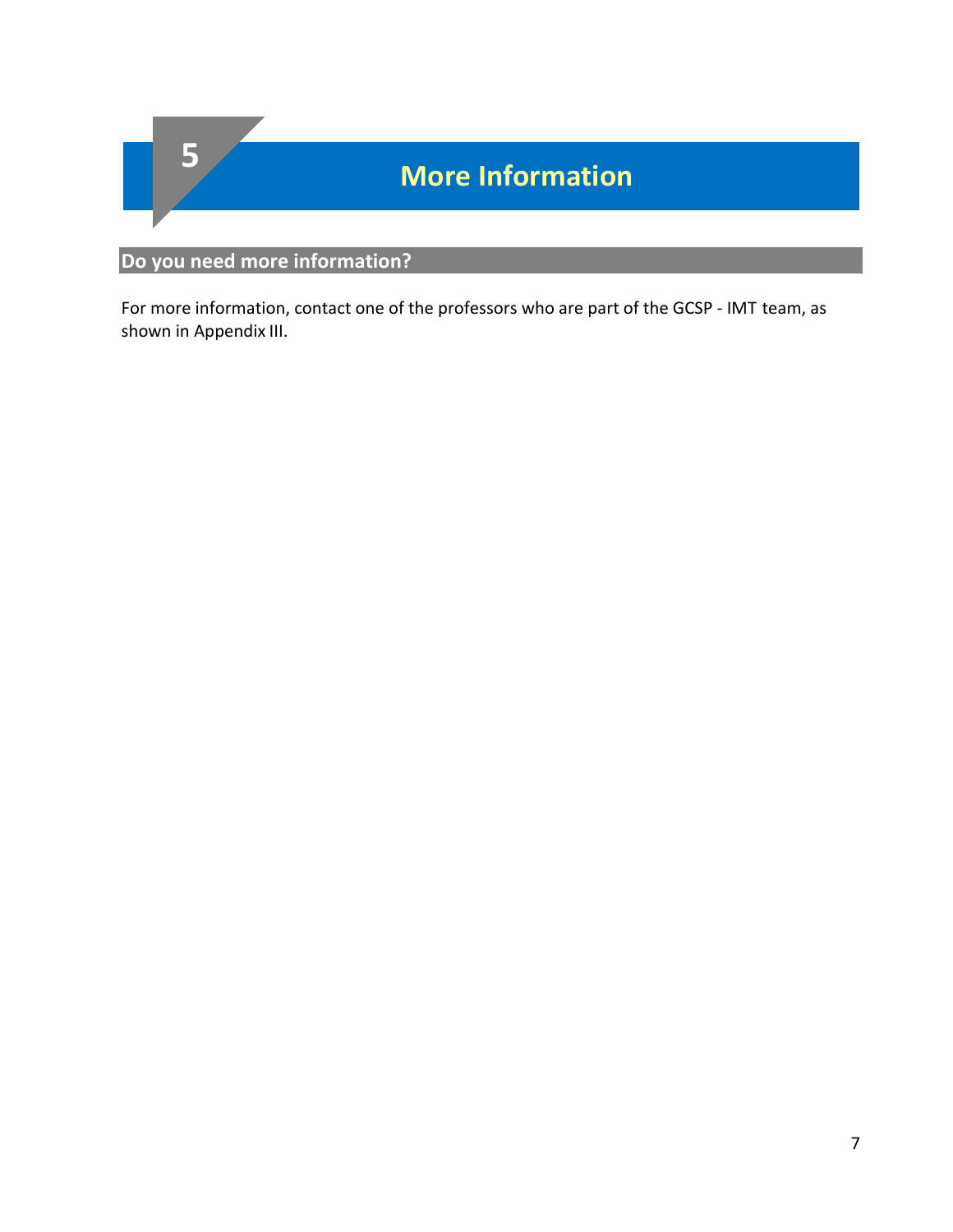# **APPENDIX I - Description of Activities Available for the GCSP- IMT program.**

# **1. Description of Programs / Projects / Activities**

# **1.1. CAPSTONE DESIGN PROJECT**

All the curricular matrices of the CEUN-IMT undergraduate schools include in their final year a Capstone Design Project. The main objective of this project is to allow the student to integrate and consolidate the knowledge and skills they have acquired in their academic career, through an activity of synthesis and integration of knowledge. Teams of up to 5 students elect their faculty mentor and the research theme. The students have a year to create, design, solve real-world problems and test their ideas and the researches are the culmination of the CEUN-IMT schools´ experiences. Research projects must be pre-approved by the mentor before the research begins and the works are submitted to a final examining board and presented to the community and companies at the Eureka Expo.

# **1.2. ELECTIVE COURSES**

CEUN-IMT's undergraduate courses contain a set of elective courses, which aim to make the curriculum more flexible. Electives are courses designed to allow students the opportunity to vary their curriculum according to individual interests. Electives are intended to supplement the core curriculum and all students choose elective courses in addition to their required courses. They are chosen and taken in the last series of the undergraduate course, with each course having its own hourly load requirement. The selection of elective courses should be considered both in personal interest and in career aspirations in order to ensure that some maturity is achieved in a specific area chosen.

# **1.3 MINORS**

CEUN-IMT seeks to foster interdisciplinarity between different programs through Minor programs. In addition to adding qualifications, knowledge and skills to student's experience, it is intended that Minor expand the opportunities for undergraduates in their field of study. The Minor Program is an organized set of a cohesive unit of modules worth a total of 240 hours of studies focused on a specific area of knowledge different from their major studies, which allows the student to explore an interdisciplinary theme with less commitment of time than a major degree program diversifying their education and broadening their worldview. The application for enrollment in the Minor Program is made when the student requires enrollment in all subjects that make up the chosen Minor Program. The selection of students considers the student's performance coefficient as a requirement for occupying 200 enrollment places that are currently offered. The following Minor programs are currently offered: Energy and Sustainability, Design and Innovation, Business management, Robotics and Machine Intelligence, Systems engineering and Data Sciences.

# **1.4 CO-CURRICULAR ACTIVITIES (Special Project and Activities – SPAs)**

Co-curricular activities (Special Project and Activities – SPAs) are offered to students from the first to the penultimate year of the undergraduate studies. Students must complete 80 to 160 hours of activities per year, as established in the pedagogical project for each program.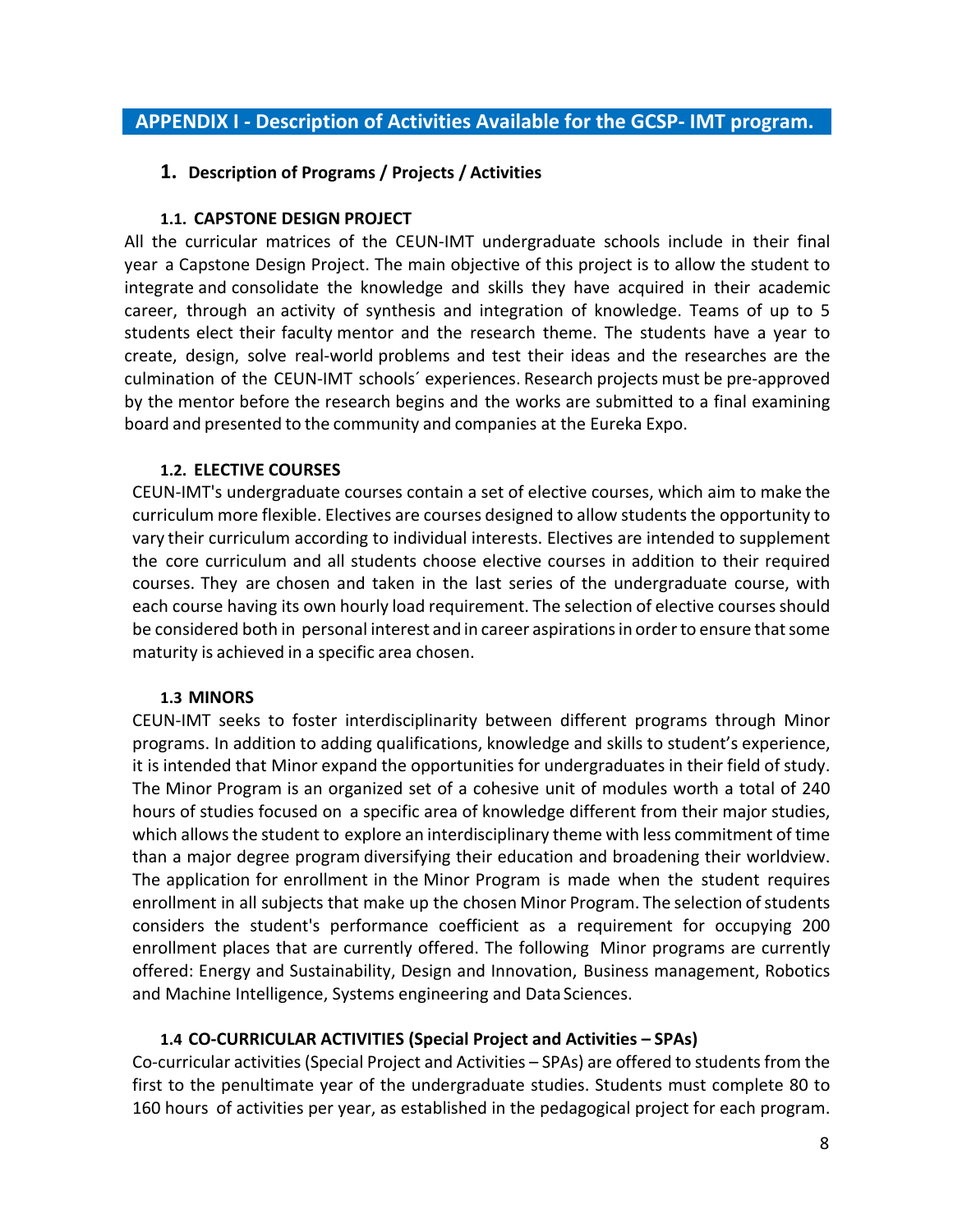They aim the development of skills, abilities and creative attitudes, through elective and student-centered practical activities. Co-curricular student experiences are activities and initiatives that take place primarily outside of formal educational content, processes and courses. The purpose of such activities is to encourage the student to carry out independent, transversal and interdisciplinary studies, in order to promote, in conjunction with other academic activities, their intellectual development, the skills and competences related to the profession, as well as the development of actions related to the exercise of citizenship and sustainability. Activity examplesinclude training in interpretation and analysis skills, problem solving methodologies, project development, technical visits, lectures, workshops, group discussion, seminars and technological competitions, participation in monitoring programs, scientific research projects, as well as participation in social responsibility projects, leadership training and start-up academies. The activities are designed to work in conjunction with the formal curriculum. These activities facilitate the development of various domains of mind and personality such as intellectual, emotional, social, and aesthetic development. CEUN-IMT provides various co-curricular activities which gives an opportunity to students to discover their talent in various fields along with their studies. The offering of Special Project Activities – SPAs should take place with groups that mix, whenever possible, students from different courses and grades, in which open and real problems are privileged.

#### **1.5 UNDERGRADUATE FORMAL RESEARCH PROGRAM**

This program aims to insert students in scientific research, placing them in direct contact with the methodologies and theoretical foundations necessary for the development of a research project. The Institutional Program for Research Scholarships focused on the scientific research introduction of undergraduate students in the areas of knowledge in which the institution operates, has a leading role in encouraging the formation of new researchers. This year-long program gives a student the chance to conduct research under the supervision of faculty members. The granting of scholarships is made through a selective process to privilege research projects with academic quality and scientific merit, enabling the good training of participating students. The official completion of the work includes the delivery of a report, participation in the Mauá Undergraduate Formal Research Program (annual) and presentation in an external Congress on Undergraduate Research.

#### **1.6 SUPERVISED INTERNSHIP**

The Supervised Internship is mandatory in all CEUN-IMT courses. Internships are short-term work experiences that allow students to observe and participate in professional environments, they are also a form of experiential learning that integrates knowledge and theory learned in the classroom with practical application and skills development in a professional setting. Supervised internships can be carried out from the fourth grade onwards and cannot last less than 160 hours. The institution identifies internship opportunities for students and maintains agreements for internships with more than 4,200 public and private companies. The Research Center also can offersupervised internship in its laboratories. Before the internship starts, the student submits an internship plan for approval and after completing the Internship, the student presents the final report. A supervising faculty member is indicated for each student who is doing a Supervised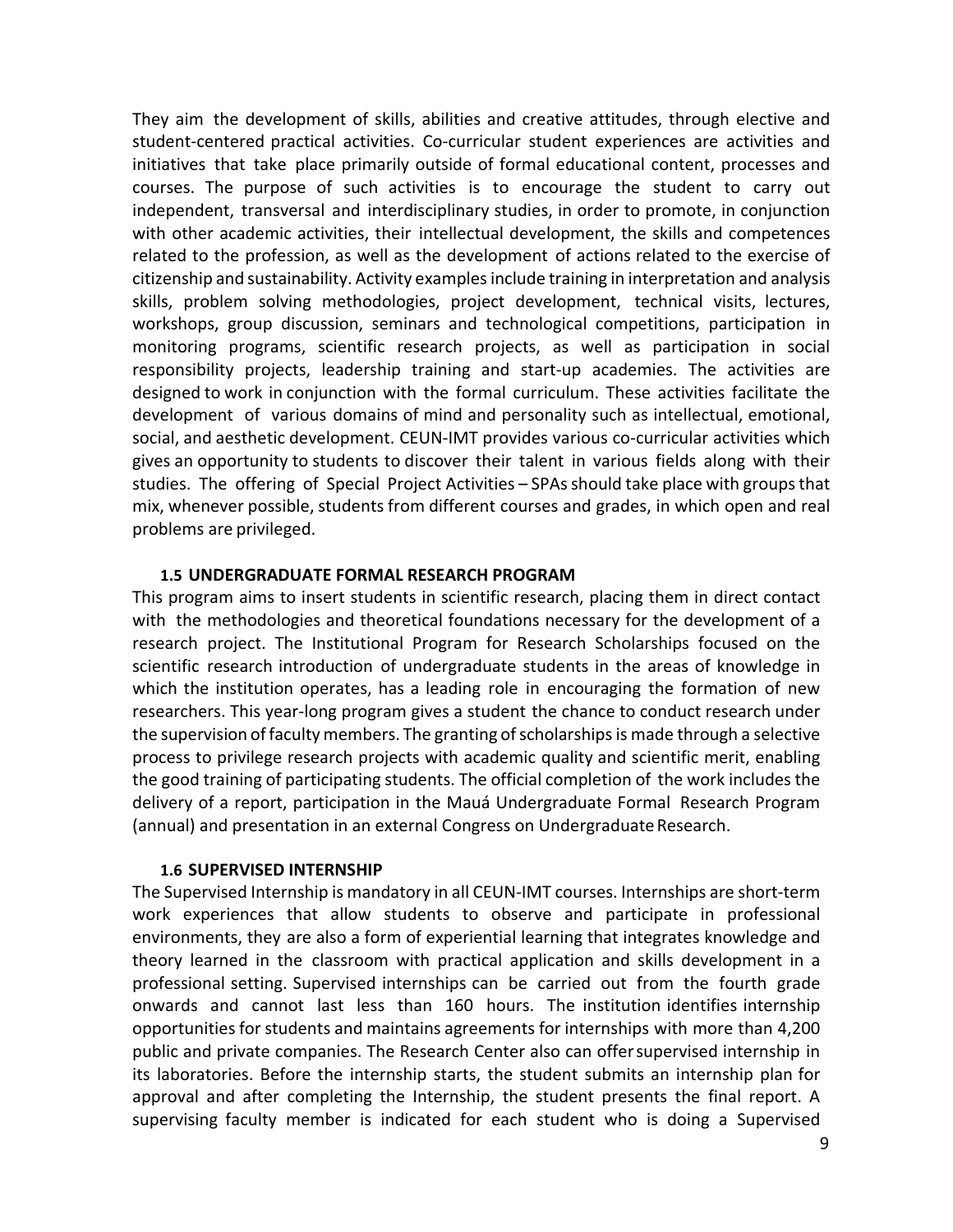Internship and is chosen according to the area of the internship so that he can contribute positively to the activity.

# **1.7 STUDY ABROAD ACTIVITIES**

In order to improve the internationalization process, CEUN-IMT seeks to develop a proactive and shared approach to internationalization that complements and enhances the core activities of education and research. The International Office offers support for funding opportunities and scholarships for international mobility. There are opportunities for undergraduate students to carry out part of their program or complement their studies abroad, as well as students from partner universities to study at CEUN-IMT. The institution has concluded agreements on university-endorsed student exchange programs with approximately 34 overseas partner institutions. These programs offer students an opportunity to study for one year at any one of the partner institutions. Through international exchange of students, CEUN-IMT expects students to develop an international awareness and broaden their intellectual horizon. Students who wish to study abroad must undergo a selection procedure, they can go abroad to study either on scholarships or at their own expense. Credits earned abroad may be used as credits required for graduation, which enable students to complete their studies. CEUN-IMT also participates in Mercosur Degree Accreditation System (ARCU-SUR), which is a permanent regional accreditation system to provide public assurance about the academic level of selected degrees.

# **1.8 ACADEMIC COMPETITIONS FOR STUDENTS**

Student participation in competitions and awards offers students the opportunity to develop skills, gain experience and knowledge, find a solution to a problem, develop an idea or product and work as part of a team. In the case of developing projects for competitions, one or more teachers coordinate the activity that begins with a lecture to expose the theme to the academic community and ends with participation in a national or international competition. CEUN-IMT annually defines a financial allocation for these activities and the amount allocated is controlled by the teams themselves during the development of the work. Students are responsible for the design, manufacture, assembly, tests and adjustments of the object of the activity, and also for the organization to participate in the competition, following a pre-established schedule. It is the philosophy of the institution to encourage student and faculty participation. Each year the CEUN- IMT support a number of different competitions and awards forstudents:

# **1.8.1 Aero design - SAE (S***ociety of Automotive Engineers***)**

The SAE Aero Design competition is a real-world design challenge designed to compress a typical aircraft development program into one calendar year, taking participants through the system engineering process of breaking down requirements. It exposes participants to the nuances of conceptual design, manufacturing, system integration/test, and sell-off through demonstration.

# **1.8.2 Baja - SAE (S***ociety of Automotive Engineers***)**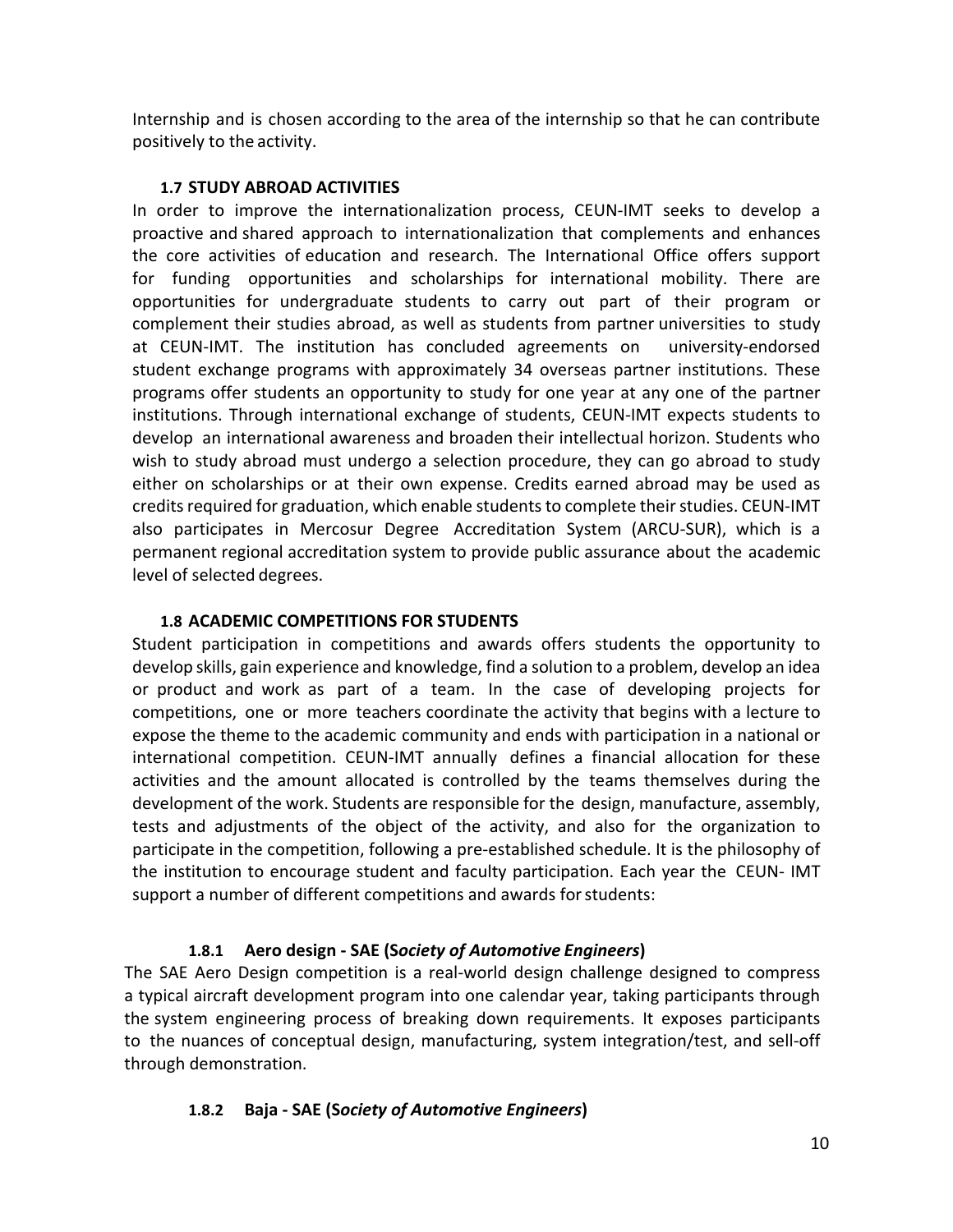Baja SAE challenges engineering students to design and build an off-road vehicle that will survive the severe punishment of rough terrain and in some competitions, water. As in real work situations, these future engineers work together as a team to discover and resolve technical challenges in design, test, and manufacturing, as well as businessissues.

# **1.8.3 EcoMauá - Energy Efficiency Vehicle Competition**

Students are challenged to create more economical and environmentally friendly vehicles. In addition to energy efficiency, issues such as technological innovation, pilot safety and environmental impact are crucial for the assessment of the teams. The participation of students starts from the initial idea of the prototypes, the project, the construction, even the competition.

# **1.8.4 Egg Protection Equipment (EPE)**

This competition sponsored by IBRACON intends to test the competitor's abilities to develop structural elements that are able to resist impact loads, taking the most out of reinforced concrete properties. The proposed challenge consists of projecting and casting a momentresisting frame in reinforced concrete, according to the model established in the regulation.

# **1.8.5 Concrebol**

This contest, sponsored by IBRACON, intends to test the competitors' ability in developing construction methods and the production of lightweight homogeneous concrete with optimized strength parameters. The proposed challenge is to build a sphere (ball) of lightweight concrete able to roll in a rectilinear trajectory, within the materials and dimensions established.

# **1.8.6 Cocar**- **High-Resistance Colorful Concrete**

The purpose of this activity is to mold a specimen with high-performance colored concrete, with pre-established dimensions that is capable of achieving high strengths in the axial compression test. In the contest, the final grades of the teams are awarded considering the pigmentation tonality and homogeneity and the resistance achieved in the axial compression test.

# **1.8.7 "Those who know it, do it live"**

The purpose of this Contest is to evaluate the competitor's ability to measure cohesive and translucent self-compacting concretes with the lowest possible cement consumption, which present the greatest resistance in 24 hours.

# **1.8.8 "Ousadia" Challenge for Engineering and Architecture**

In this competition the participants must elaborate the basic structural design of a concrete work and develop the preliminary planning of its construction, aiming to show the most daring solution to this challenge, according to the criteria defined in the regulation.

# **1.8.9 Composite Material Competition**

The Mauá composites team was created to participate in the SAMPE Student Bridge Contest, promoted by the Society for the Advancement of Materials and Process Engineering. This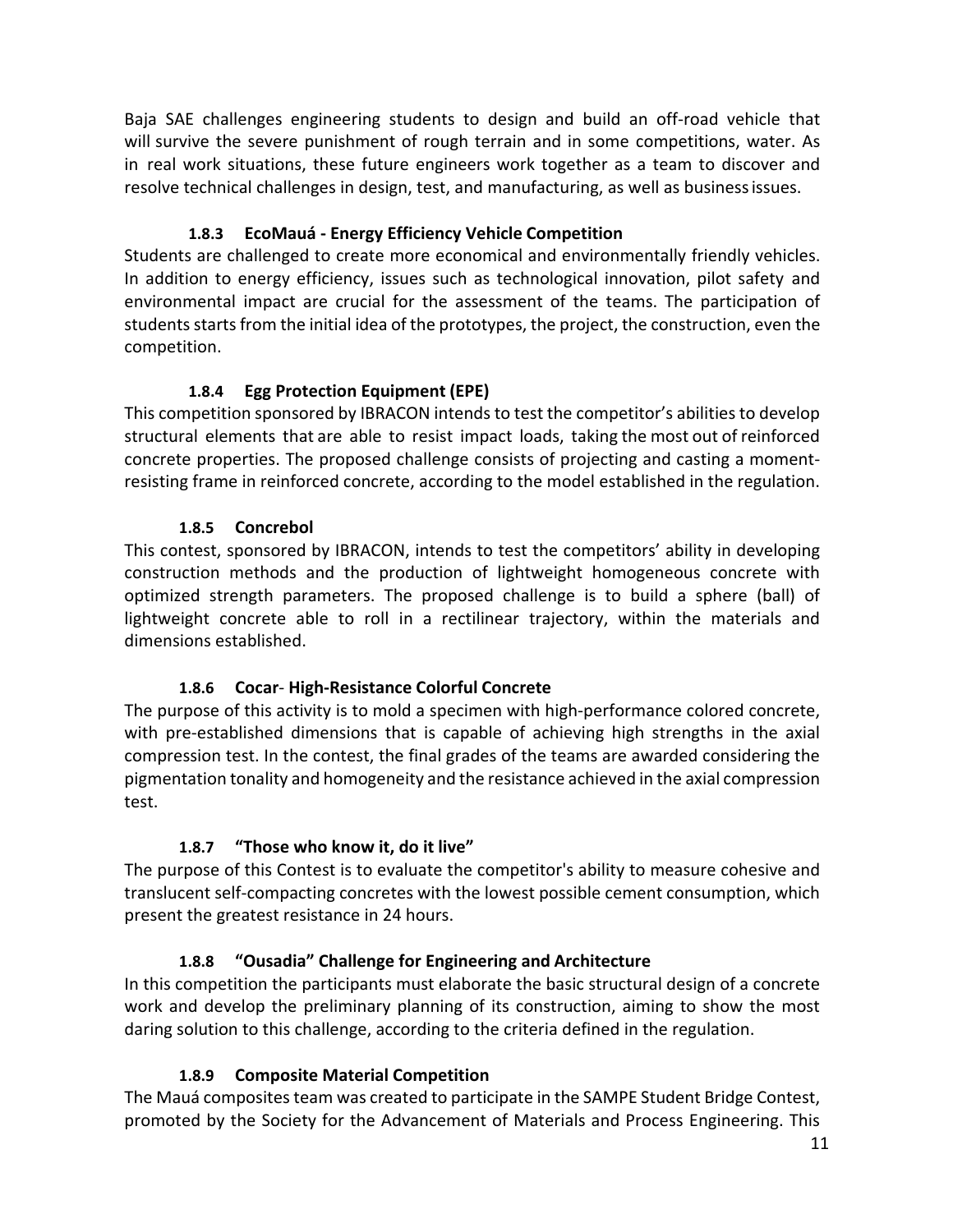contest allows students to design and build a composites bridge using an assortment of pultrusion, cores, fabrics and other materials supplied in kit form.

# **1.8.10 Fórmula Mauá – SAE (***Society of Automotive Engineers***)**

Formula SAE is a student competition promoted by SAE Brasil. The competitions challenge teams of university undergraduate and graduate students to conceive, design, fabricate, develop and compete with small, formula style vehicles. The competition requires performance demonstration of vehicles in a series of events, both off track and on track against the clock.

# **1.8.11 Gravity Car Racing Mauá**

Gravity Racing is a speed competition between vehicles without engines, developed by universities, which compete against each other or against the clock down a slope. Students from all years of Design, Engineering and Administration courses can participate in the Gravity team creating and building a car on a 1: 1 scale.

# **1.8.12 Mauá Robotics Team**

This activity aims to complement the studies in the areas of robotics and artificial intelligence; stimulate and boost related research, involving areas such as robotics, computing, electronics, automation, artificial intelligence and image processing and mechanics. Over the years, the teams successfully participated in several national and international robotics competitions: Robot Combat (Beetleweight, Hobbyweight, Featherweight and Middleweight), Robot Sumo (LEGO Sumo, Autonomous Sumo and Sumo RC), Hockey and Robot Trekking.

# **1.8.13 IDEEA - International Design and Engineering Education Association**

The objective of IDEEA is to develop the engineers and designers of the future in upcoming technologies relevant to mobility, product development and industry 4.0. IDEEA - International Design and Engineering Education Association hosts annual forums to provide a platform for academia, students and industry to meet, exchange ideas, foster collaboration and make new friendships. The CEUN-IMT organizes an international and interdisciplinary student team to present their product concepts – virtually and physically at the IDEEA annual Conference. The team uses an additional pre-conference phase to work together in labs and to meet after several months of online collaboration. For 2020 there will be collaborative global teamwork on this project with student teams, guided by two team faculty mentors, which will develop, build and simulate a final drone concept.

# **2 INSTITUTIONAL PROGRAMS ON HUMANITIES (EPICS)**

The Engineering Projects in Community Service are designed via collaboration between university and community partners, such as non-governmental organizations or government agencies. This gives students experiential opportunities to learn in real world contexts and develop skills of community engagement, while affording partners opportunities to address society needs. Below we list the programs sponsored by the CEUN-IMT: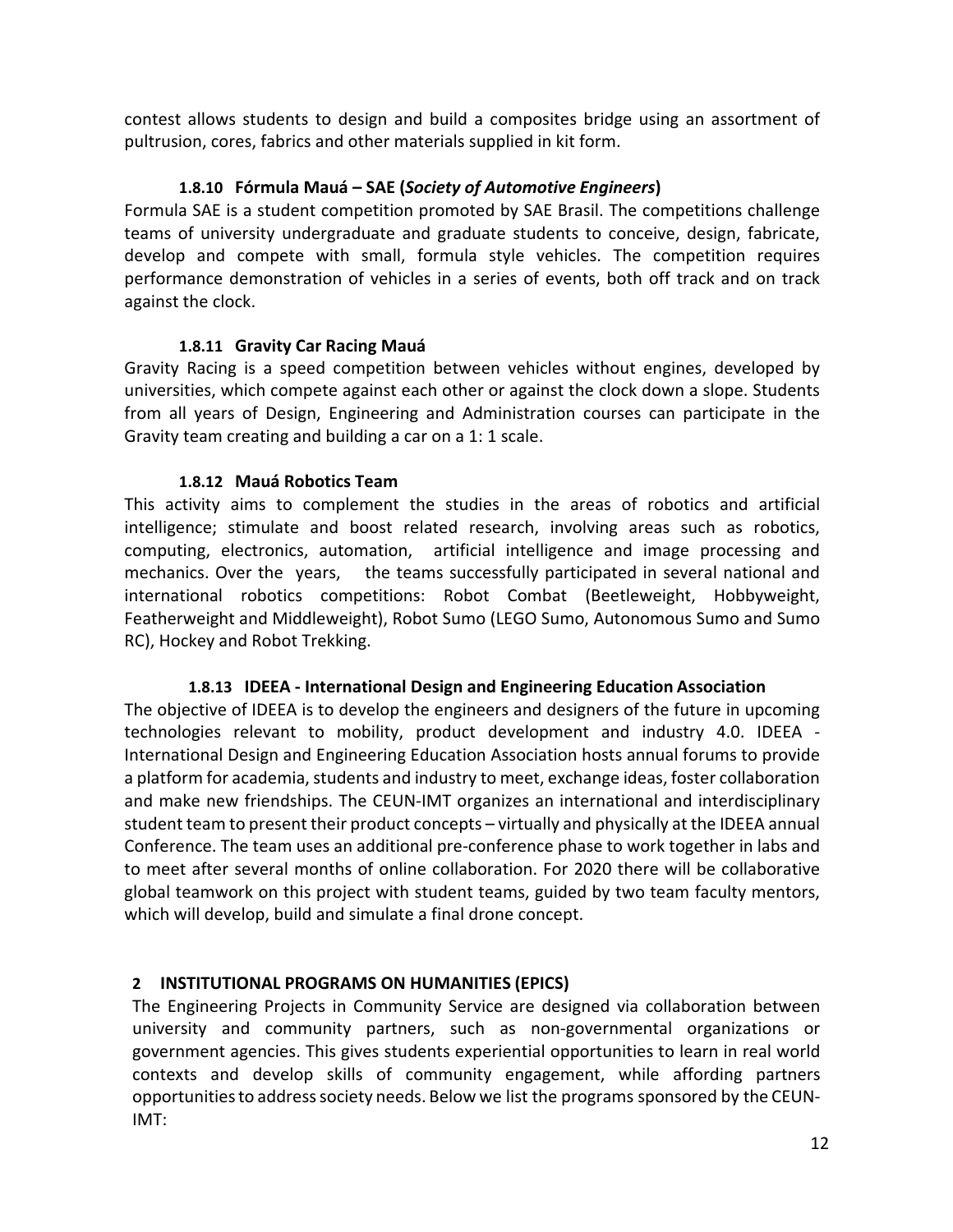# **2.1 PROALFA**

PROALFA is a youth and adult literacy and education initiative created in 1999 to eradicate illiteracy in the city of São Caetano do Sul. CEUN- IMT participates in the project by providing resources for the payment of the scholarship to the literacy facilitators. PROALFA facilitators are mostly students from the CEUN-IMT enrolled during the day, since classes are taught at night.

# **2.2 ENACTUS MAUÁ**

Enactus Mauá is a non-profit organization that seeks sustainable solutions through entrepreneurial action for communities in situations of social vulnerability based on three pillars: social, environmental and economic. The organization brings together students and business leaders to promote a series of projects that help people to evolve socially and economically. Some of these are: Transform Project, which helps women to have their own business and higher income; The Amet Project, which aims at the production of ecological bricks by homeless people, in order to reinsert them into the current job market.

# **2.3 MAUÁ JUNIOR**

Mauá Jr. is a non-profit civil association that offers consultancy to clients. It is an entity formed by students from CEUN-IMT with the guidance of a faculty member. Students have the opportunity to gain experience in business management and in the development of projects in the areas of engineering, information technology and design to inspire their entrepreneurial side and to prepare themselves to enter the job market. The selection process of Mauá Jr. takes place annually, during the first semester.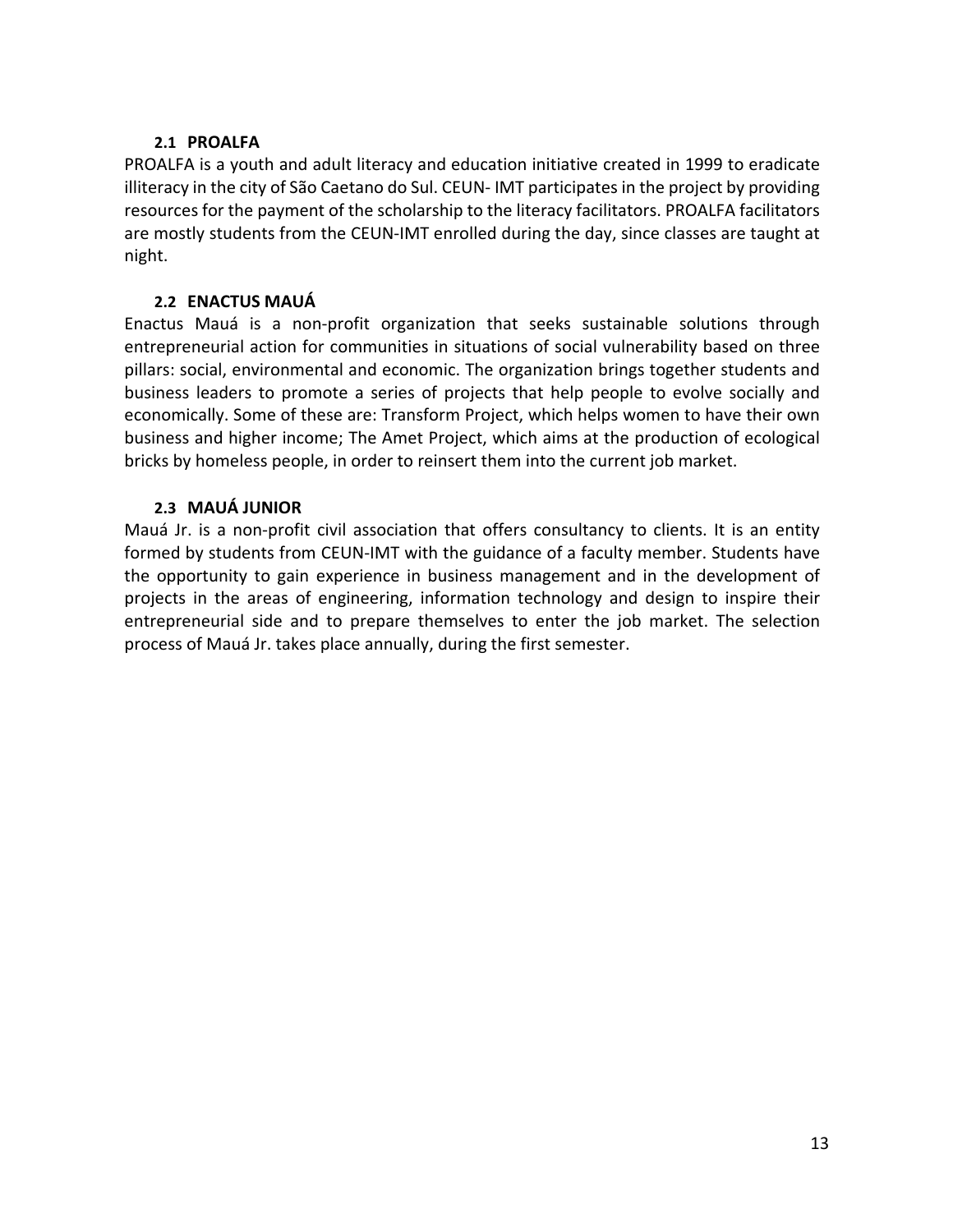#### **3 INSTITUTIONAL PROGRAMS ON INNOVATION, LEADERSHIP AND ENTREPRENEURSHIP.**

# **3.1 INOVAMAUÁ**

InovaMauá is a group that aims the development of sustainable technologies, focused on research and innovations. This team's mission is to promote learning, professional experience, teamwork and the development of innovative ideas and research.

# **3.2 NINE – Business and Entrepreneurship Innovation Center**

The Business and Entrepreneurship Innovation Center – NINE was created to articulate, coordinate, induce and expand actions aimed at fostering entrepreneurial education in the academic community of IMT. The main objective is promoting entrepreneurial training both for those who wish to be proactive within companies (intra-entrepreneurs) and for those who wish to be founders and partners of startups (entrepreneurs). NINE interacts with other instances for promoting entrepreneurship, such as: SPAs, the SMILE week, the Eureka exposition, the IMT Fab Lab, Lay-out inducing integration projects, continuous education and graduate student programs.

# **3.3 MAUÁ BUSINESS CLUB**

Mauá Business Club is a student organization seeking to improve knowledge in the areas of strategic consulting and the business world. The entity aims to develop individuals with analytical, strategic thinking and soft skills based on three pillars: study groups, networking and relationship.

# **3.4 IMT FINANCE**

IMT Finance represents the investment education league of CEUN-IMT. Students who are interested in the financial Market are trained both at a basic level and at more advanced levels, through the elaboration of more complex cases of great academic impact and presence in the main university competitions. They also promote lectures or strategic consultancies, bringing them closer to the market.

# **3.5 BIZUP!**

Bizup is a business leverage organization that connects companies to opportunities, with the aim of improving their financial results in a sustainable way through the right people allocated to each project. They select some Capstone Design Projects to receive mentoring, activate the transformation of products or services for the Market.

# **4 INSTITUTIONAL PROGRAMS FOR FOSTERING INTERDISCIPLINARITY ON COMPLEX PROBLEMS**

These programs represent challenges in the field of systems engineering, usually developed in partnership with relevant industry partners.

# **4.1 HPA - Human-Powered Aircraft**

At CEUN-IMT, HPA is an important theme for hands-on Projects and Special Activities (PAEs)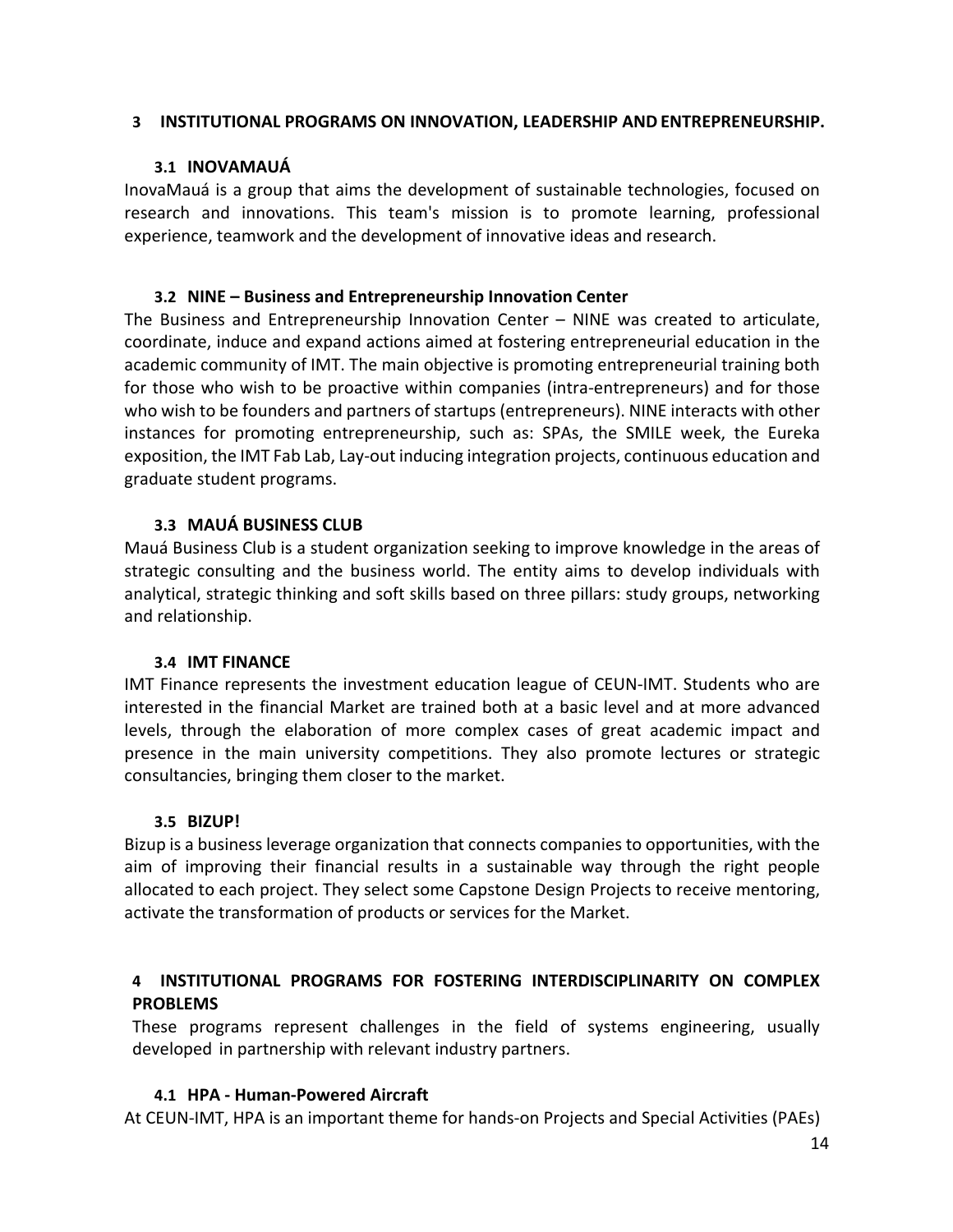and also the object of study of several Capstone Design Projects. An HPA-IMT is an aircraft powered exclusively by human power. The HPA-IMT, called Tuiuiú, is undergoing development since 2017 and more than 60 engineering and design students have contributed to the project so far. The main objective of this program is to offer a projectcentered learning theme with significant technical and behavioral challenges to interested students from any CEUN-IMT program. Currently the project has

involvement and support from Flyer Indústria Aeronáutica®, DuPont®, ANSYS®, ESSS® and Dassault Systèmes®.

# **4.2 HAB MAUÁ - High-Altitude Balloon**

The objective of this multidisciplinary project is the design and construction of a High-Altitude Balloon, the HAB-Mauá, with the aim of launching scientific experiments in the stratosphere. The initial motivation was an astrobiology research from partnering universities. HAB-Mauá challenges students to obtain a hands-on experience for approximately one year. The participants experience the stages of designing the electronic and mechanical subsystems, the integration and testing process of these subsystems, the development of all project documentation and, finally, the actual operation of the equipment.

# **4.3 IMT CUBESAT**

The Cubesat Project, coordinated by the Embedded Electronic Systems Center (NSEE) of CEUN-IMT, involves the application of complex and multidisciplinary electronic systems in the construction of a cube-shaped satellite miniature (10x10x10 cm), applied to space research and radio amateur communications.

# **4.4 GMT – The Giant Magellan Telescope**

The GMT is an earth-based telescope of the new, very large diameter class. The project is carried out by an intergovernmental consortium involving the USA, Australia, Korea and the State of São Paulo, Brazil. The IMT is part of a few Universitiesin Brazil involved in the project and provides research opportunities for professors and scholarships for students in software development and CFD simulations.

# **4.5 SMILE – Mauá Week of Innovation, Leadership and Entrepreneurship**

The Mauá Week of Innovation, Leadership and Entrepreneurship - SMILE is an integrating event between the areas of Management, Design and Engineering, which aims to present new trends, technologies and content in order to encourage the exchange and updating of knowledge among professionals and students. The main expected return with this initiative is the expansion of the culture of innovation across the campus, with the participation of students, alumni, faculty members and the community, showing that the diversity of ideas and the integration of fields are promoters of development. The activities include:

- High Impact Lectures;
- Technical Lectures on new technologies and innovation;
- Courses;
- Technical Visitations;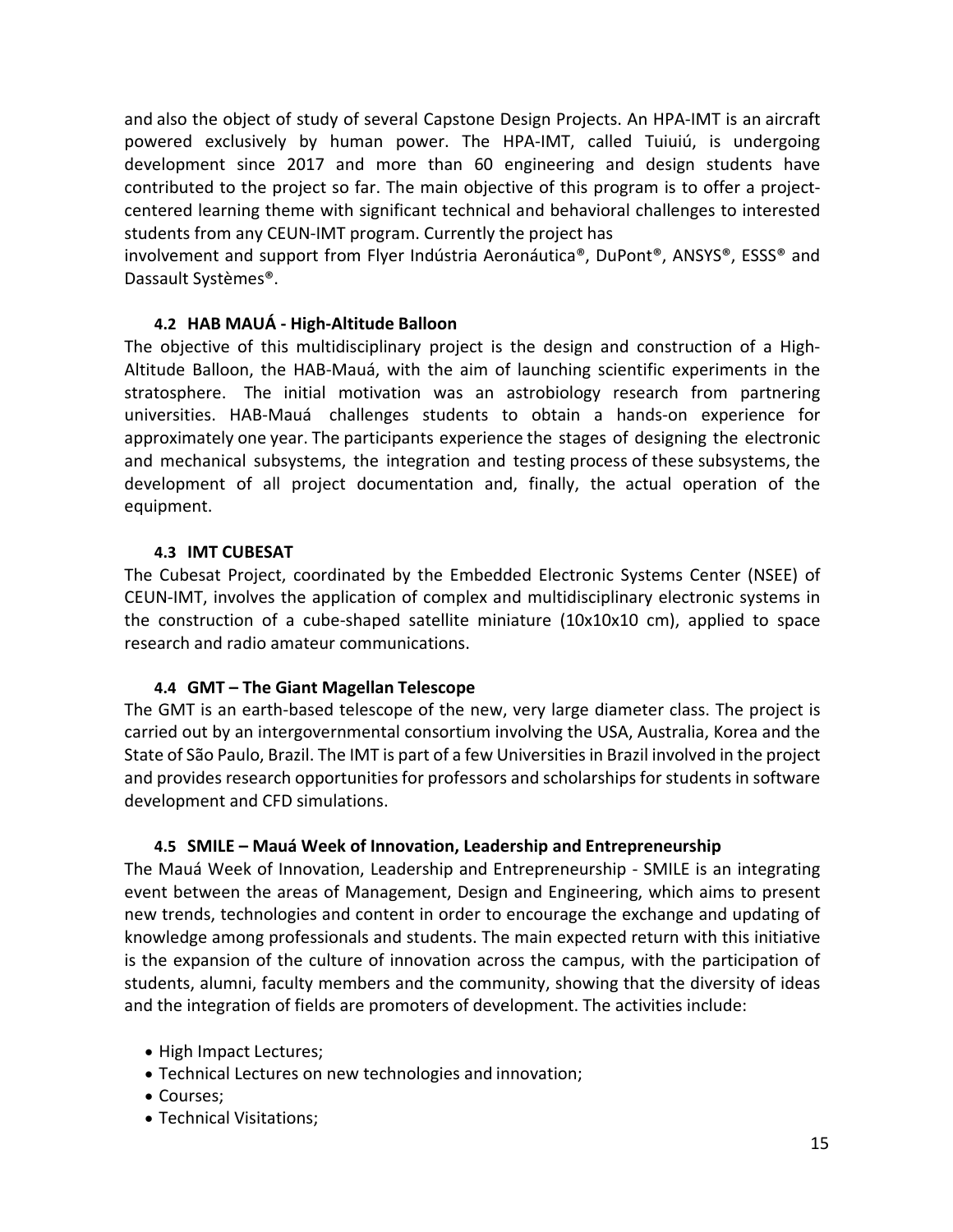- Student Competitions;
- Hackathons;
- Overseas activities;
- Meeting with alumni;
- Companies-sponsored expositions with internship opportunities;
- International Schools' exposition and speeches;
- Faculty Academy training activities.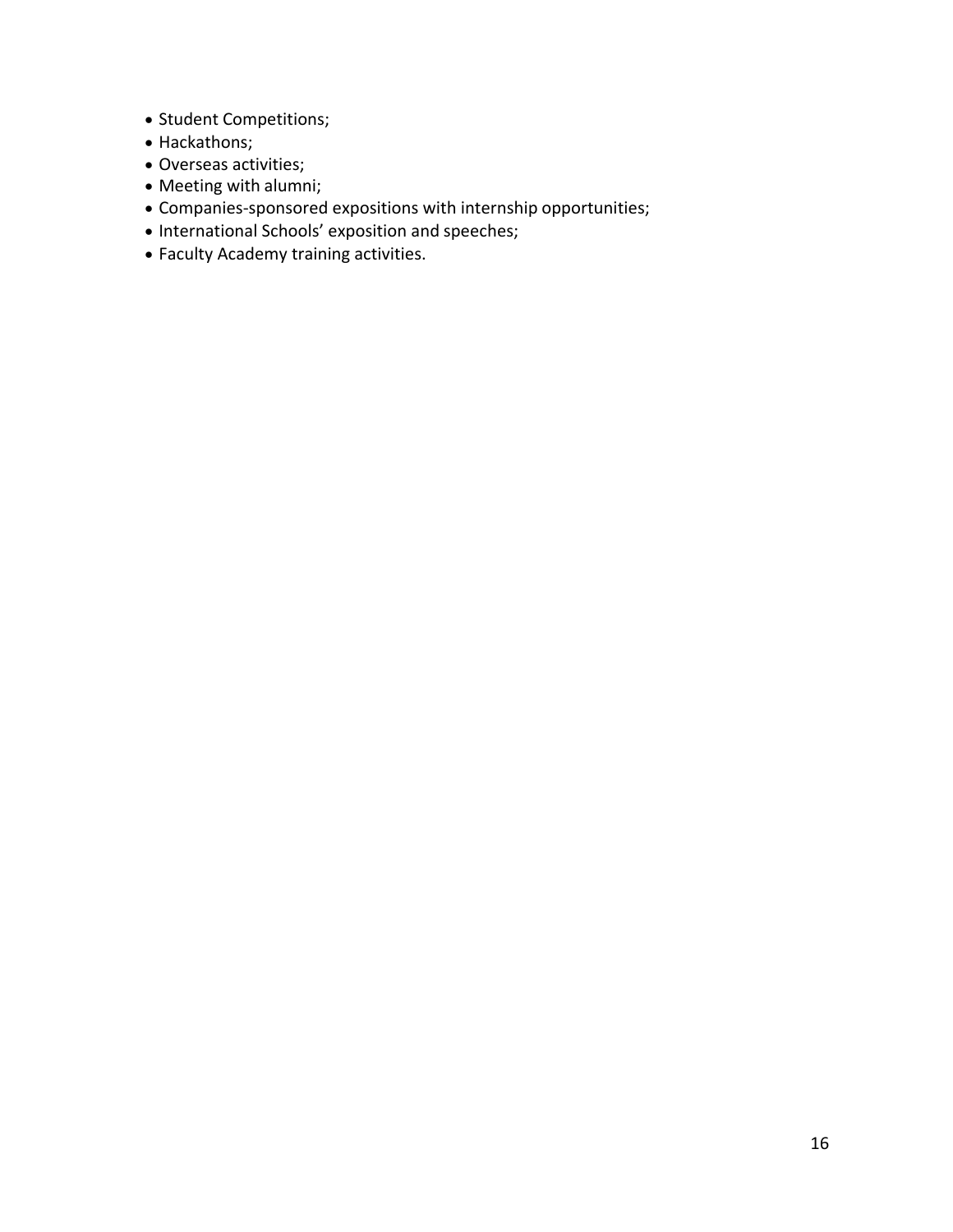# **APPENDIX II – GCSP-IMT Themes Available for the Continuity and Connectivity of the Program.**

*Table A1 - Partial list of IMT Projects whose themes overlap with NAE Grande Challenge areas, and ready to receive GCSP-IMT students.*

| <b>NAE Grand</b><br>Challenge<br>Theme              | Theme<br>codes | <b>GCSP-IMT Related Project</b><br><b>Theme</b>                          | <b>Coordinating Entity</b>                                                                                                                | # of<br>Expert<br>Faculty-<br>member<br>available<br>for | Sponsors (IMT, Industries,<br>other College or<br>Universities, government<br>research-funding<br>institutions, etc.) | Research<br>Fund<br>status                        | Number of<br>existing<br>activities<br>suitable for<br>GCSP-IMT<br>students | Readiness status<br>for GCSP-IMT<br>involvement  |
|-----------------------------------------------------|----------------|--------------------------------------------------------------------------|-------------------------------------------------------------------------------------------------------------------------------------------|----------------------------------------------------------|-----------------------------------------------------------------------------------------------------------------------|---------------------------------------------------|-----------------------------------------------------------------------------|--------------------------------------------------|
| Sustainability,<br>Health, Safety,<br>Joy of Living | A, B,<br>C, D  | River and Flood alert<br><b>Monitoring System</b>                        | CP-IMT,<br>Mechanical Engineering,<br>Electronics Engineering,<br>Control, and Automation<br>Engineering, Computer<br>Engineering, Design | $\overline{2}$                                           | São Caetano do Sul County/<br>USCS / Thales/ IMT                                                                      | granted                                           | large                                                                       | awaiting<br>Industry partner<br>actions to start |
| Sustainability,<br>Health                           | A, B           | Food processing - residues<br>saving                                     | <b>Food Engineering</b>                                                                                                                   | $\overline{2}$                                           | Industry partner                                                                                                      | granted                                           | large                                                                       | ready                                            |
| Sustainability                                      | A              | Waste treatment                                                          | <b>Chemical Engineering</b>                                                                                                               | $\overline{2}$                                           | FAPESP; CNPq; CAPES                                                                                                   | granted                                           | large                                                                       | ready                                            |
| Joy of living                                       | D              | <b>Chemical and Biochemical</b><br>Processes - Microwave<br>applications | <b>Chemical Engineering</b>                                                                                                               | 1                                                        | IMT, FAPESP                                                                                                           | granted                                           | large                                                                       | ready                                            |
| Safety, Joy of<br>Living                            | C, D           | <b>Construction of Building</b><br>Information Modeling (BIM)            | Civil Engineering                                                                                                                         | 1                                                        | internal, with external<br>industry and public entities<br>awards, received in the last<br>few years                  | all<br>hardware<br>and<br>software<br>infrastruct | large                                                                       | ready                                            |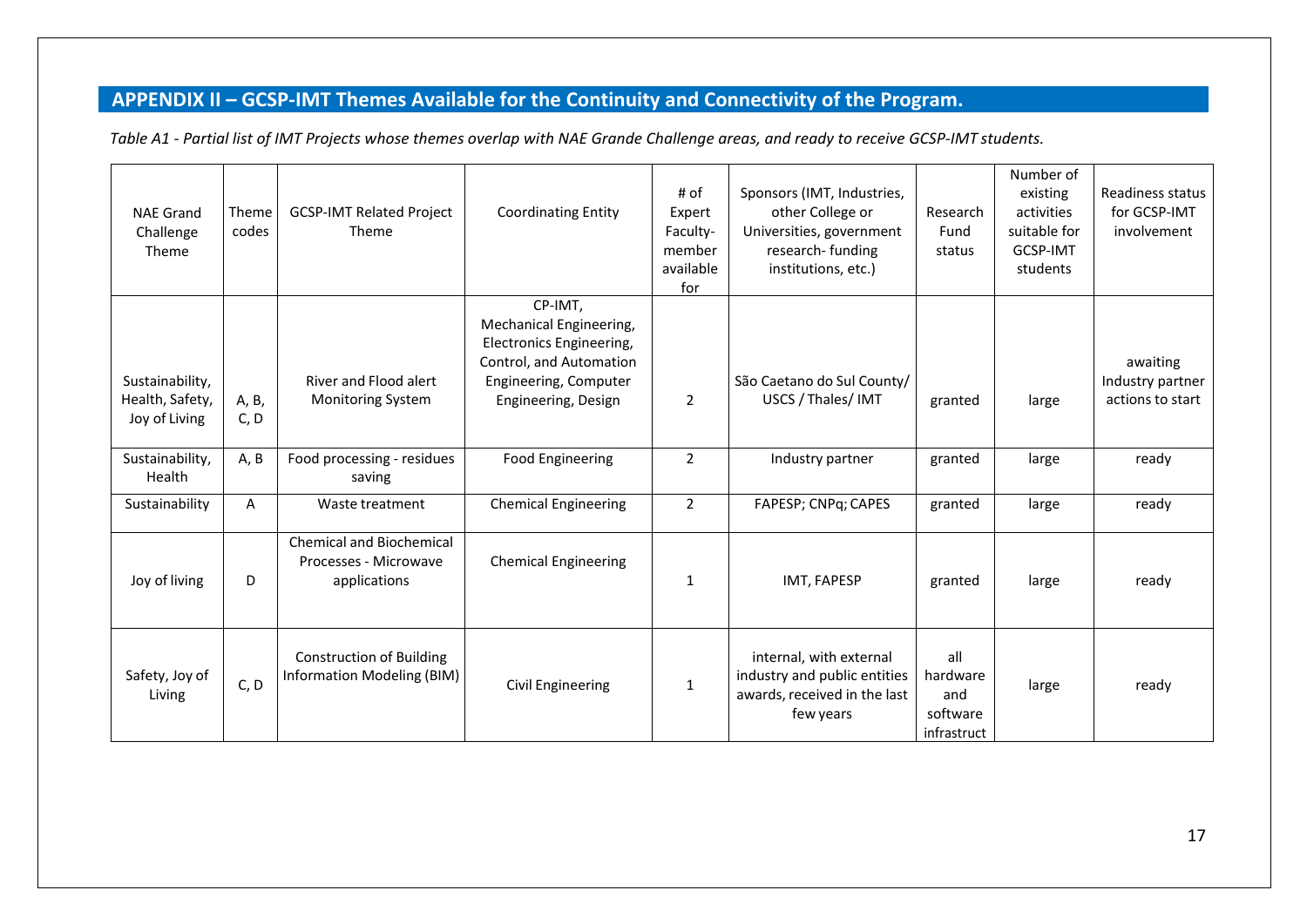| Sustainability,<br>Joy of Living                    | A, D          | Civil Engineering<br>Materials                  | <b>Civil Engineering</b>                                                                                                                   | 3            | <b>IMT</b>                | Granted              | large                     | ready |
|-----------------------------------------------------|---------------|-------------------------------------------------|--------------------------------------------------------------------------------------------------------------------------------------------|--------------|---------------------------|----------------------|---------------------------|-------|
| Sustainability,<br>Safety                           | A, C          | Modeling and Methods<br>on Structural Analysis  | Civil Engineering                                                                                                                          | 3            | IMT, Eco-Rodovias         | Granted              | large                     | ready |
| Safety                                              | $\mathsf{C}$  | Information Security /<br><b>Cyber Security</b> | <b>Computer Engineering</b>                                                                                                                | 1            | IMT, FAPESP               | granted              | enough                    | ready |
| Sustainability,<br>Health, Safety,<br>Joy of Living | A, B,<br>C, D | Smart Campus - IoT                              | CP-IMT,<br>Electrical<br>Engineering                                                                                                       | $\mathbf{1}$ | <b>IMT</b>                | granted              | large                     | ready |
| Sustainability,<br>Health, Joy of<br>Living         | A, B,<br>D    | Smart Vegetable<br>Garden                       | CP-IMT,<br>Electronics<br>Engineering, Chemical<br>Engineering; Food<br>Engineering;<br>Computer<br>Engineering.                           | $\mathbf{1}$ | <b>IMT</b>                | granted              | large                     | ready |
| Sustainability,<br>Health, Safety,<br>Joy of Living | A, B,<br>C, D | Mobility with Fuel Cell<br>vehicles             | CP-IMT,<br>Mechanical<br>Engineering,<br>Electronics<br>Engineering, Electrical<br>Engineering, Control,<br>and Automation<br>Engineering. | 3            | Equatorial/AVL/Daim<br>on | partially<br>granted | large                     | ready |
| Sustainability,<br>Health                           | A, B          | Narrowband<br>Equipment for<br>remote sensing   | CP-IMT,<br>Electronics<br>Engineering                                                                                                      | 3            | Thales/Gemalto            | granted              | large for<br>applications | ready |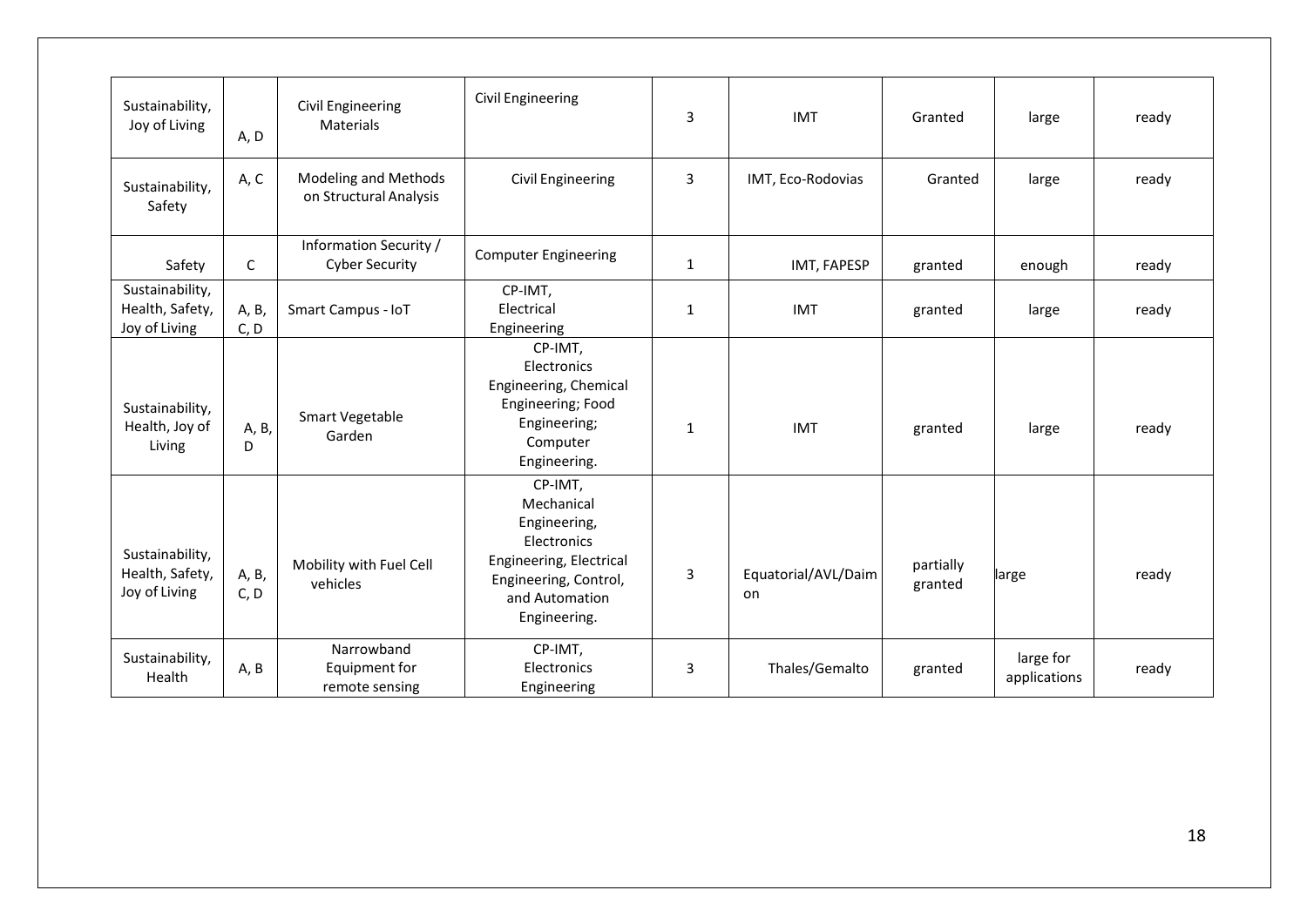| Joy of Living                                       | A, B,<br>C, D | Hardware Platform for<br>Web lab Applications -<br><b>Personal Education</b>                                           | CP-IMT,<br>Mechanical<br>Engineering,<br>Electronics<br>Engineering, Control<br>and Automation<br>Engineering. | 3            | <b>IMT</b>                       | granted                                                    | large  | ready |
|-----------------------------------------------------|---------------|------------------------------------------------------------------------------------------------------------------------|----------------------------------------------------------------------------------------------------------------|--------------|----------------------------------|------------------------------------------------------------|--------|-------|
| Joy of Living                                       | D             | Improving Virtual and<br><b>Enhanced Reality</b><br>experiences                                                        | Design                                                                                                         | $\mathbf{1}$ | <b>IMT</b>                       | N/N                                                        | large  | ready |
| Safety                                              | $\mathsf C$   | Electrical<br>Installations                                                                                            | Electrical<br>Engineering                                                                                      | 3            | <b>IMT</b>                       | N/N                                                        | large  | ready |
| Sustainability                                      | A             | Renewable energy - Solar<br>Energy                                                                                     | Electrical<br>Engineering                                                                                      | $\mathbf{1}$ | IMT                              | granted                                                    | enough | ready |
| Safety                                              | $\mathsf C$   | Internet of things (IoT),<br>including Smart Campus,<br>Smart Parking and Smart<br><b>Cities</b>                       | <b>Electrical Engineering,</b><br>Computer<br>Engineering                                                      | 3            | IMT, CP-IMT                      | granted                                                    | large  | ready |
| Sustainability,<br>Health, Safety,<br>Joy of Living | A, B,<br>C, D | Technological<br>Applications in<br>Precision Agriculture,<br>biomedical<br>engineering, and<br>process control.       | <b>Electrical Engineering,</b><br>Computer<br>Engineering                                                      | $\mathbf{1}$ | <b>IMT</b>                       | all hardware<br>and software<br>infrastructure<br>in place | large  | ready |
| Joy of Living                                       | D             | Development of Scientific<br>Instruments and Software<br>for Earth-based,<br>atmospheric, or space-<br>flight systems. | Electronics<br>Engineering,<br>Computer<br>Engineering                                                         | 4            | IMT, FAPESP, GMTO,<br><b>ESA</b> | granted                                                    | large  | ready |
| Safety                                              | $\mathsf{C}$  | <b>Chemical and Biochemical</b><br>Processes -                                                                         | <b>Electrical Engineering</b>                                                                                  | $\mathbf{1}$ | IMT, FAPESP                      | granted                                                    | large  | ready |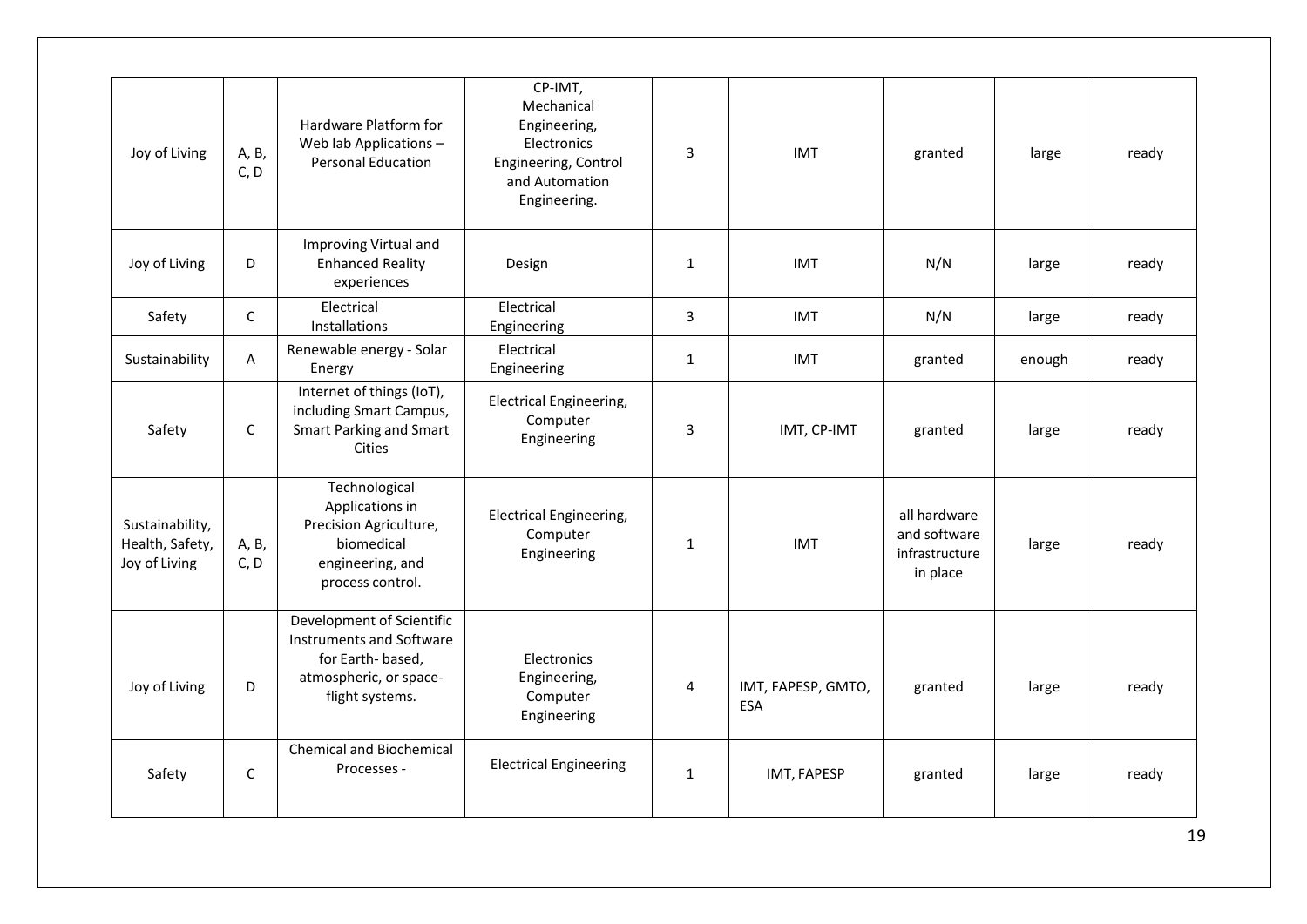|                           |              | Microwave<br>applications                                                                                                                                    |                                      |                |                                                  |         |       |       |
|---------------------------|--------------|--------------------------------------------------------------------------------------------------------------------------------------------------------------|--------------------------------------|----------------|--------------------------------------------------|---------|-------|-------|
| Sustainability            | $\mathsf{A}$ | Renewable Energy -<br>Improving<br>Efficiency in the use<br>of Sugarcane-<br>Ethanol in Internal<br>Combustion<br>Engines                                    | Mechanical<br>Engineering            | 3              | IMT, FAPESP, PSA, CP-<br>IMT, Other Universities | granted | large | ready |
| Sustainability,<br>Health | A, B         | Recycling<br>processes:<br>polyester-fiberglass<br>composites; PET for<br>3D printing; printed<br>circuit-boards for<br>extracting metallic<br>nanomaterials | Mechanical<br>Engineering,<br>Design | 3              | IMT, FAPESP                                      | granted | large | ready |
| Sustainability,<br>Safety | A, C         | Development of<br>Superhydrophobic<br>materials for safety<br>and cleaning-water<br>use reduction                                                            | Mechanical<br>Engineering            | $\overline{2}$ | IMT                                              | granted | large | ready |

| <b>CAPES</b> | Federal Research-Support Foundation (Brazil)                                                                                            |
|--------------|-----------------------------------------------------------------------------------------------------------------------------------------|
| <b>CNPQ</b>  | National Council for Scientific and Technological Research (Brazilian Ministry of Sciences, Technology, Innovation, and Communications) |
| Celesc       | A Santa Catarina State Holding - Electricity Generation and Distribution Services.                                                      |
| Cognitivos   | A Sustainability Services Company                                                                                                       |
| CP-IMT       | <b>IMT Research Center</b>                                                                                                              |
| Daimon       | An energy sector Corporation                                                                                                            |
| Danfoss      | <b>Danfoss HVAC Corporation</b>                                                                                                         |
| Daikin       | Daikin HVAC Corporation                                                                                                                 |
| <b>ESA</b>   | <b>European Space Agency</b>                                                                                                            |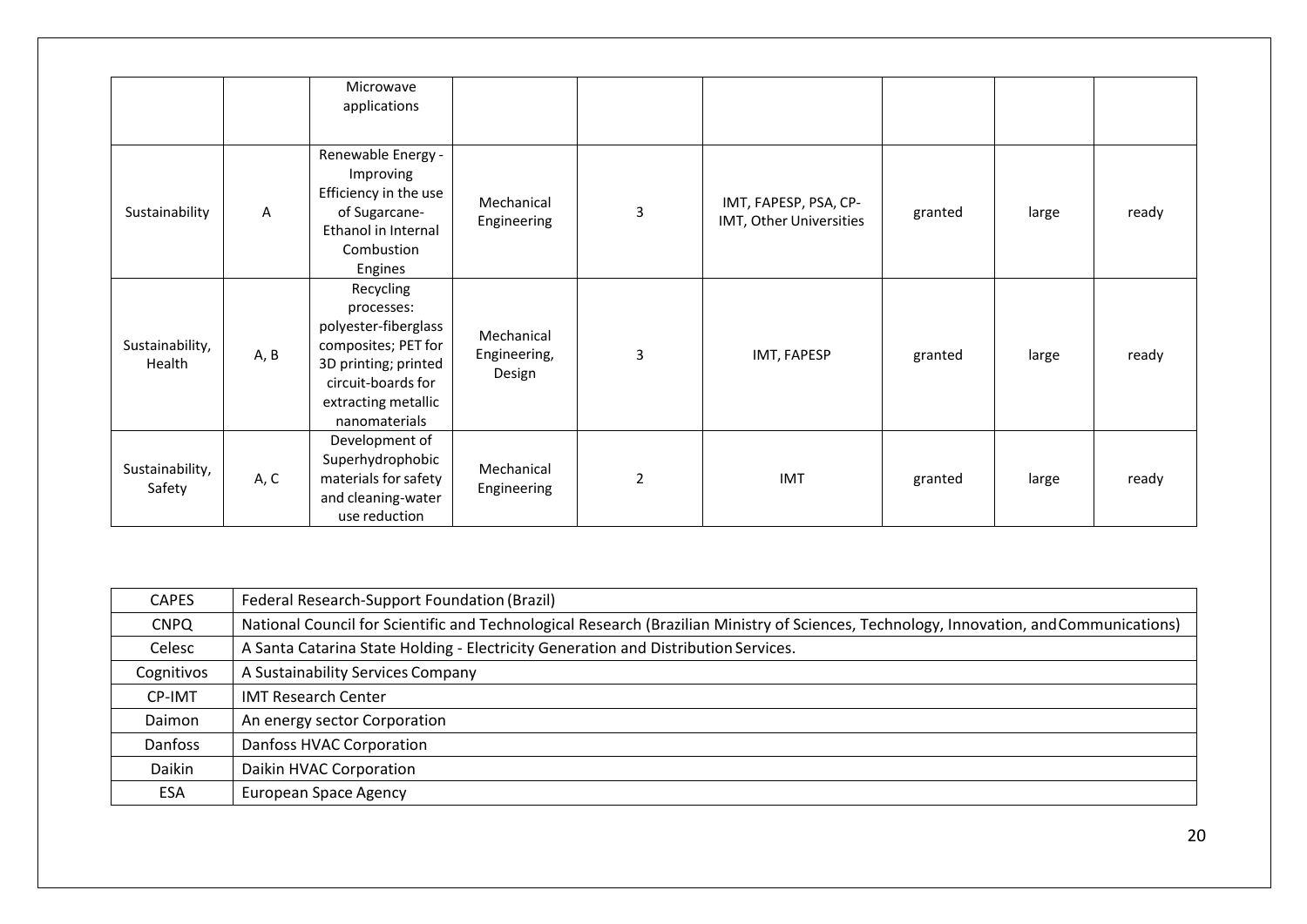| <b>EPUSP</b>  | São Paulo State Polytechnic School of Engineering                                                                                   |
|---------------|-------------------------------------------------------------------------------------------------------------------------------------|
| <b>FAPESP</b> | São Paulo State Research-Support Foundation                                                                                         |
| Gemalto       | A World Leader in Digital Security                                                                                                  |
| <b>GMTO</b>   | Giant Magellan Telescope Office (Australian, Brazilian, Korean and American Joint-Venture)                                          |
| IMT           | The IMT non-profit parent organization grant funds twice annually for internal and external (non-IMT students) approved researches. |
| N/N           | Specific funding Not Necessary. Activities developed under the budget of the regular courses.                                       |
| <b>PSA</b>    | Peugeot-Citroen Automotive Group                                                                                                    |
| Sulgipe       | A Sergipe State Holding - Electricity Generation and Distribution Services.                                                         |
| Thales        | An Aerospace, Defense, and Security, French Company                                                                                 |
| <b>USCS</b>   | São Caetano City University                                                                                                         |